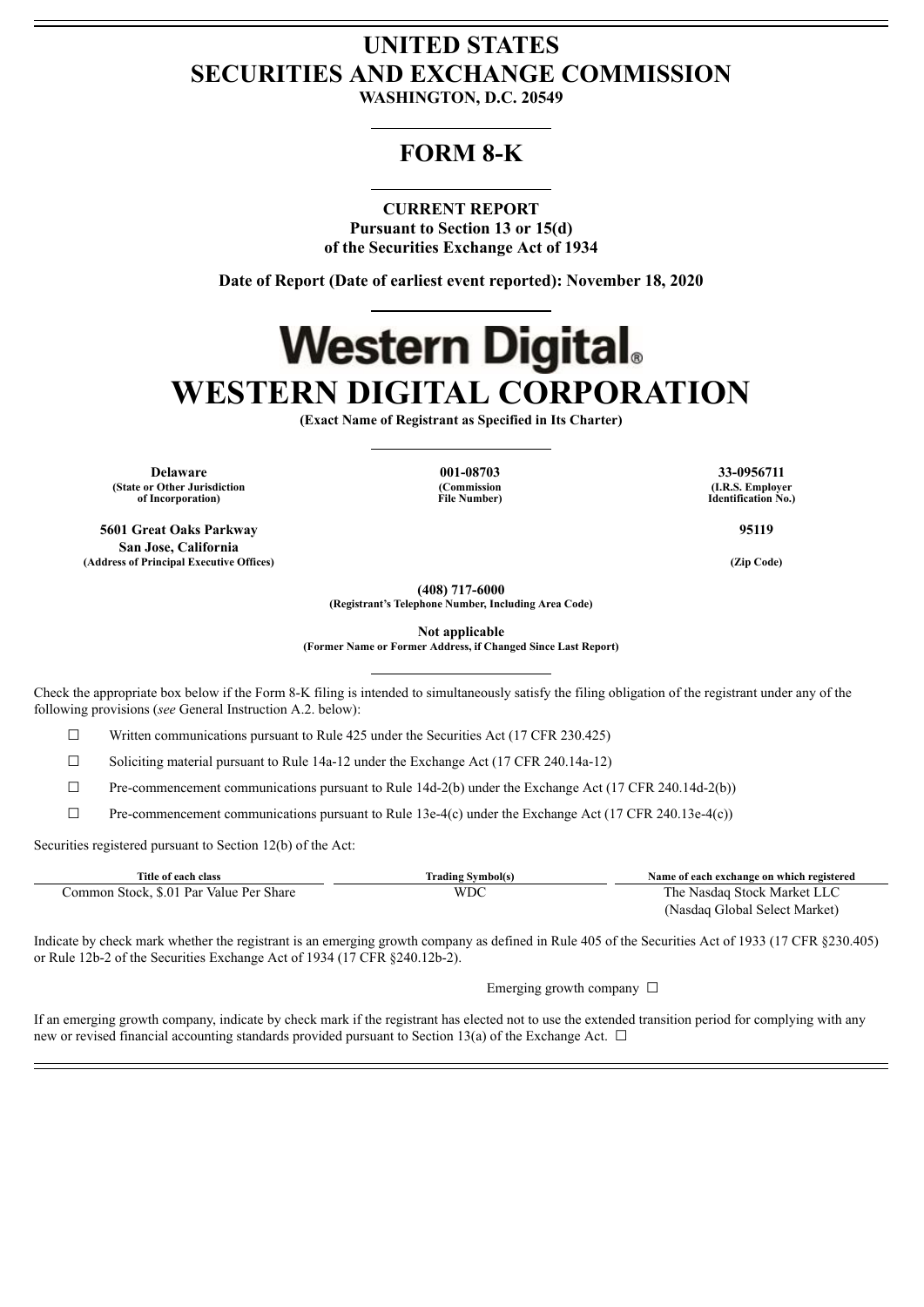#### Item 5.02 Departure of Directors or Certain Officers; Election of Directors; Appointment of Certain Officers; Compensatory **Arrangements of Certain Officers.**

#### *Amended and Restated 2017 Performance Incentive Plan*

The Board of Directors (the "Board") of Western Digital Corporation (the "Company") previously adopted an amendment and restatement of the Western Digital Corporation Amended and Restated 2017 Performance Incentive Plan (the "2017 Plan"), subject to approval by the Company's stockholders. As disclosed in Item 5.07 of this Form 8-K, the Company's stockholders approved the amendment and restatement of the 2017 Plan on November 18, 2020. The amendment and restatement of the 2017 Plan increases the number of shares of the Company's common stock available for award grants under the 2017 Plan by 9,800,000 shares, from 95,780,215 shares to a new maximum aggregate limit of 105,580,215 shares as of August 11, 2020.

The Board, one or more committees appointed by the Board, or an officer to whom the Board or a Board committee has delegated certain of its authority, administers the 2017 Plan. The Board has delegated general administrative authority for the 2017 Plan to the Compensation and Talent Committee of the Board, except the Board retains administrative authority with respect to awards granted to non-employee members of the Board. The administrator of the 2017 Plan has broad authority under the plan to, among other things, select participants and determine the type(s) of award(s) that they are to receive, and determine the number of shares that are to be subject to awards and the terms and conditions of awards, including the price (if any) to be paid for the shares or the award.

Persons eligible to receive awards under the 2017 Plan include officers or employees of the Company or any of its subsidiaries, members of the Board, and certain consultants and advisors to the Company or any of its subsidiaries.

The maximum number of shares of the Company's common stock that may be issued or transferred pursuant to awards under the 2017 Plan, as amended and restated, equals:

- (i) 105,580,215 shares of the Company's common stock, plus
- (ii) the number of any shares of the Company's common stock subject to stock options outstanding under the SanDisk Corporation 2013 Incentive Plan (which was assumed by the Company in May 2016 and is referred to herein as the "SanDisk Plan") as of August 11, 2020 which expire, or for any reason are cancelled or terminated, after August 11, 2020 without being exercised, plus
- (iii) 1.72 times the number of any shares of the Company's common stock subject to restricted share unit awards outstanding and unvested under the SanDisk Plan as of August 11, 2020 which are forfeited, terminated, cancelled, or otherwise reacquired after August 11, 2020 without having become vested.

As of August 11, 2020, a total of 14,216,265 shares of Company common stock were subject to outstanding awards granted under the 2017 Plan, a total of 14,969,913 shares of Company common stock were available for new award grants under the 2017 Plan (before giving effect to the 9.8 million share increase approved by the Company's stockholders on November 18, 2020, but after taking into account shares previously issued or transferred pursuant to awards under the 2017 Plan as of August 11, 2020), 243,286 shares of Company common stock were subject to stock options outstanding under the SanDisk Plan and 181,930 shares of Company common stock were subject to outstanding and unvested restricted share unit awards under the SanDisk Plan. Shares issued in respect of any "full-value award" (generally, any award other than a stock option or stock appreciation right) granted under the 2017 Plan will continue to be counted against the share limit described above as 1.72 shares for every one share actually issued in connection with the award.

To the extent that an award is settled in cash or a form other than shares, the shares that would have been delivered had there been no such cash or other settlement will not be counted against the shares available for issuance under the 2017 Plan. In the event that shares are delivered in respect of a dividend equivalent right, only the actual number of shares delivered with respect to the award shall be counted against the share limits of the 2017 Plan. To the extent that shares are delivered pursuant to the exercise of a stock appreciation right or stock option, the number of underlying shares as to which the exercise relates shall be counted against the applicable share limits, as opposed to only counting the shares actually issued. Shares that are subject to or underlie awards granted under the 2018 Plan that are not paid or delivered (whether due to expiration, cancellation, termination, forfeiture, failure to vest or any other reason) will again be available for subsequent awards under our 2017 Plan. In addition, the 2017 Plan generally provides that shares issued in connection with awards that are granted by or become obligations of the Company through the assumption of awards (or in substitution for awards) in connection with an acquisition of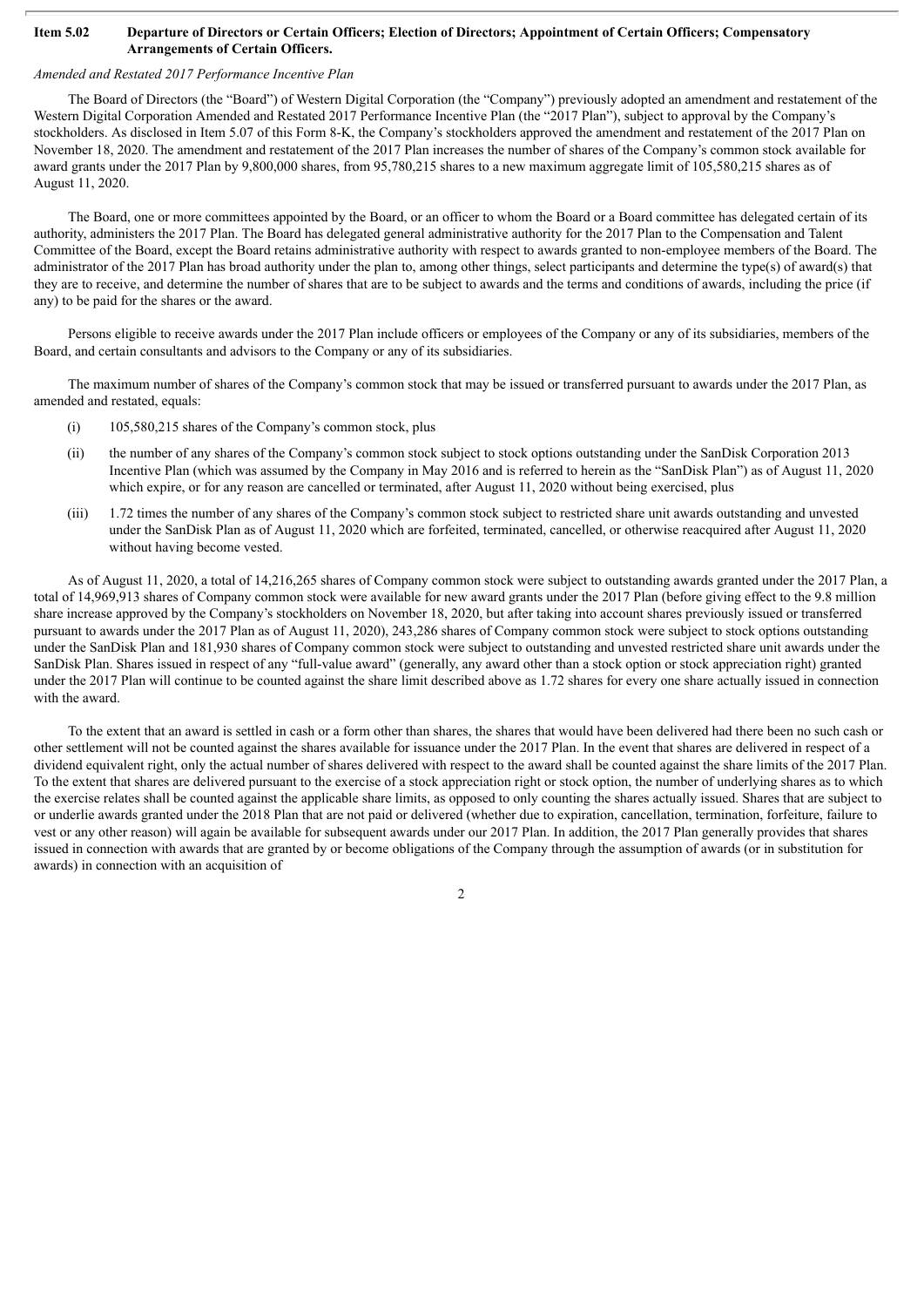another company will not count against the shares available for issuance under the 2017 Plan. Shares that are reacquired or withheld by us as full or partial payment in connection with a full-value award under our 2017 Plan or the SanDisk Plan, as well as shares reacquired or withheld by us to satisfy the tax withholding obligations related to a full-value award under our 2017 Plan or the SanDisk Plan, will not count against the share limit of and will be available for new award grants under our 2017 Plan.

The types of awards that may be granted under the 2017 Plan include stock options, stock appreciation rights, restricted stock, stock bonuses, performance stock, stock units, phantom stock, dividend equivalents and similar awards, which are granted or denominated in shares of the Company's common stock, as well as cash bonus awards.

As is customary in incentive plans of this nature, each share limit and the number and kind of shares available under the 2017 Plan and any outstanding awards, as well as the exercise or purchase price of awards, and the performance targets under certain types of performance-based awards, are subject to adjustment in the event of certain reorganizations, mergers, combinations, recapitalizations, stock splits, stock dividends, or other similar events that change the number or kind of shares outstanding, and extraordinary dividends or distributions of property to the stockholders.

The foregoing summary of the 2017 Plan is qualified in its entirety by reference to the text of the 2017 Plan, which is filed as Exhibit 10.1 hereto and incorporated herein by reference.

#### **Item 5.07 Submission of Matters to a Vote of Security Holders.**

The annual meeting of stockholders of the Company was held on November 18, 2020. Results of the voting at the annual meeting of stockholders are set forth below.

*Election of Directors*. The stockholders elected the following eight directors to hold office until the next annual meeting of stockholders and until their respective successors are duly elected and qualified. The voting results were as follows:

|                       | For           | Against    | Abstain | <b>Broker Non-Votes</b> |
|-----------------------|---------------|------------|---------|-------------------------|
| Kimberly E. Alexy     | 201, 368, 393 | 12,119,935 | 265,203 | 48,581,463              |
| Martin I. Cole        | 208, 231, 670 | 5,195,110  | 326,751 | 48,581,463              |
| Kathleen A. Cote      | 202,001,175   | 11,479,737 | 272,619 | 48,581,463              |
| Tunc Doluca           | 210,067,262   | 3,389,758  | 296,511 | 48,581,463              |
| David V. Goeckeler    | 209,980,215   | 3,489,362  | 283,954 | 48,581,463              |
| Matthew E. Massengill | 206, 587, 261 | 6,858,852  | 307,418 | 48,581,463              |
| Paula A. Price        | 210,079,505   | 3,391,413  | 282,613 | 48,581,463              |
| Stephanie A. Streeter | 211,465,923   | 2,005,096  | 282,512 | 48,581,463              |

*Advisory Vote on Named Executive Of icer Compensation.* The stockholders approved, on an advisory basis, the named executive officer compensation described in the Company's definitive proxy statement for the annual meeting of stockholders filed with the Securities and Exchange Commission on October 5, 2020. The voting results were as follows:

| For      | Against    | Abstain | <b>Broker Non-Votes</b> |
|----------|------------|---------|-------------------------|
| 174      | 1120272    | 536.084 | 581.463                 |
| 196.004. | . <i>.</i> |         | $\overline{48}$         |

*Approval of the 2017 Plan.* As described in more detail in Item 5.02 above, the stockholders approved the amendment and restatement of the 2017 Plan to increase by 9.8 million the number of shares of the Company's common stock available for issuance under that plan. The voting results were as follows:

| $\overline{\phantom{a}}$<br>Foi | Against     | Abstain          | <b>Broker Non-Votes</b> |
|---------------------------------|-------------|------------------|-------------------------|
| $^{1}94$<br>.102<br>$\sim$      | 876.245<br> | $\sim$<br>346.14 | 581.463<br>48           |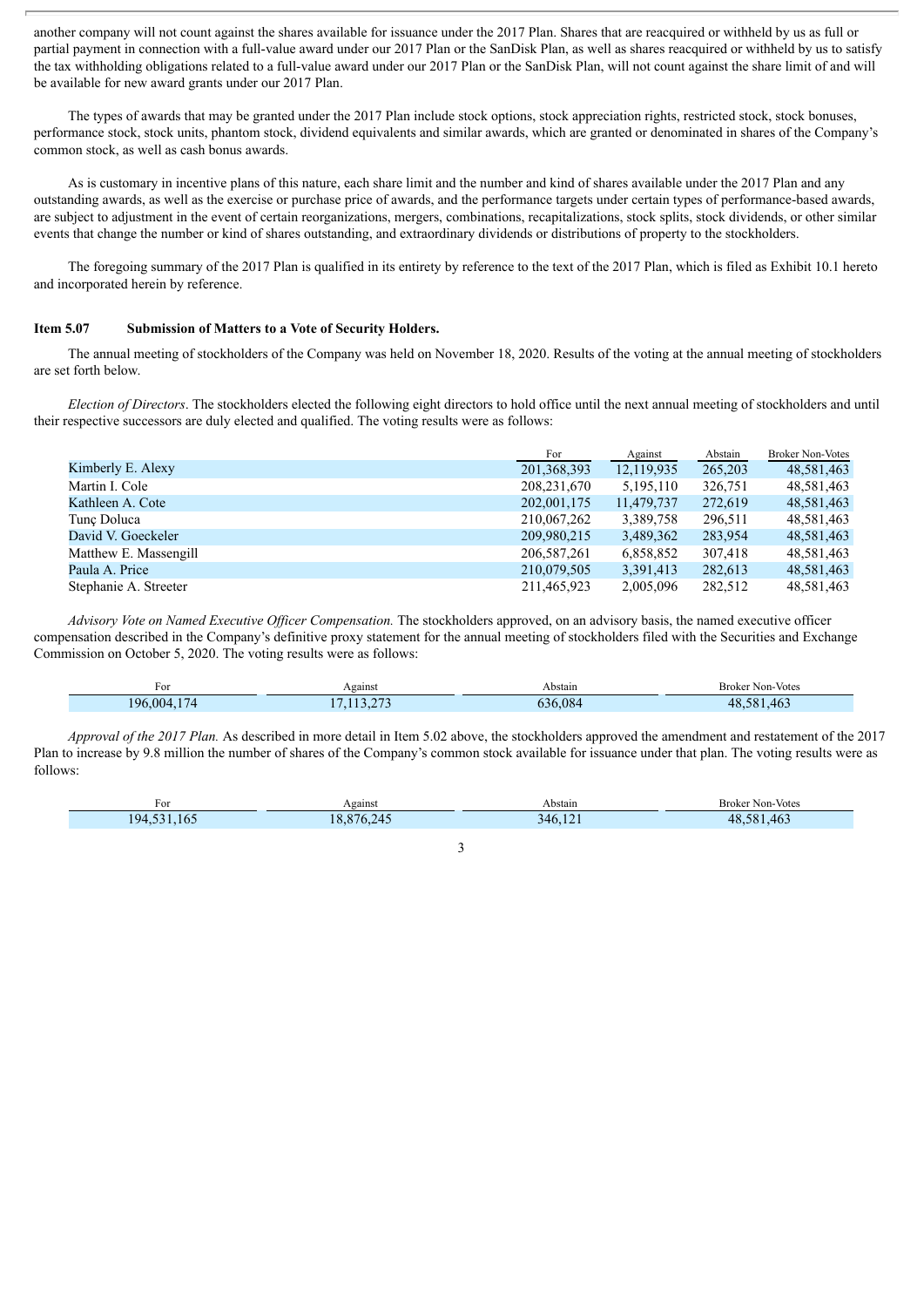*Ratification of Appointment of KPMG LLP as Independent Registered Public Accounting Firm.* The stockholders ratified the appointment of KPMG LLP as the Company's independent registered public accounting firm for fiscal 2021. The voting results were as follows:

| For                      | Against | Abstain     |
|--------------------------|---------|-------------|
| иu<br><b>DA</b><br>1 O C | 305     | 386 i<br>nu |

#### **Item 9.01 Financial Statements and Exhibits.**

(d) The following exhibit is filed as a part of this report.

| Exhibit<br>No. | Description                                                                                                                  |
|----------------|------------------------------------------------------------------------------------------------------------------------------|
| 10.1           | Western Digital Corporation Amended and Restated 2017 Performance Incentive Plan, amended and restated as of August 11, 2020 |
| 104            | Cover Page Interactive Data File (embedded with the Inline XBRL document)                                                    |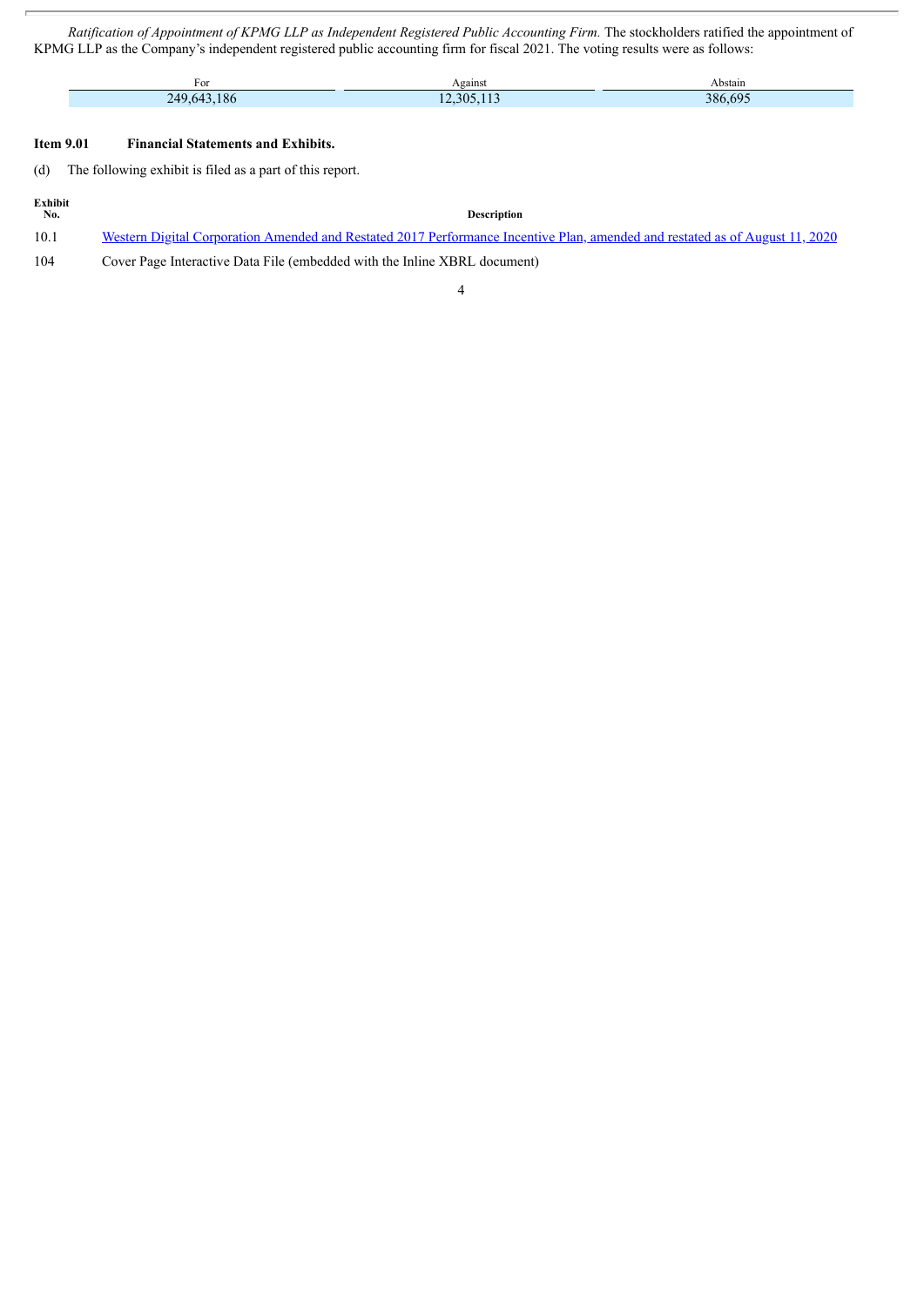#### **SIGNATURE**

Pursuant to the requirements of the Securities Exchange Act of 1934, the Registrant has duly caused this report to be signed on its behalf by the undersigned, hereunto duly authorized.

## **Western Digital Corporation**

*(Registrant)*

Date: November 19, 2020 Michael C. Ray

By:  $\frac{1}{s}$  /s/ Michael C. Ray

Executive Vice President, Chief Legal Officer and Secretary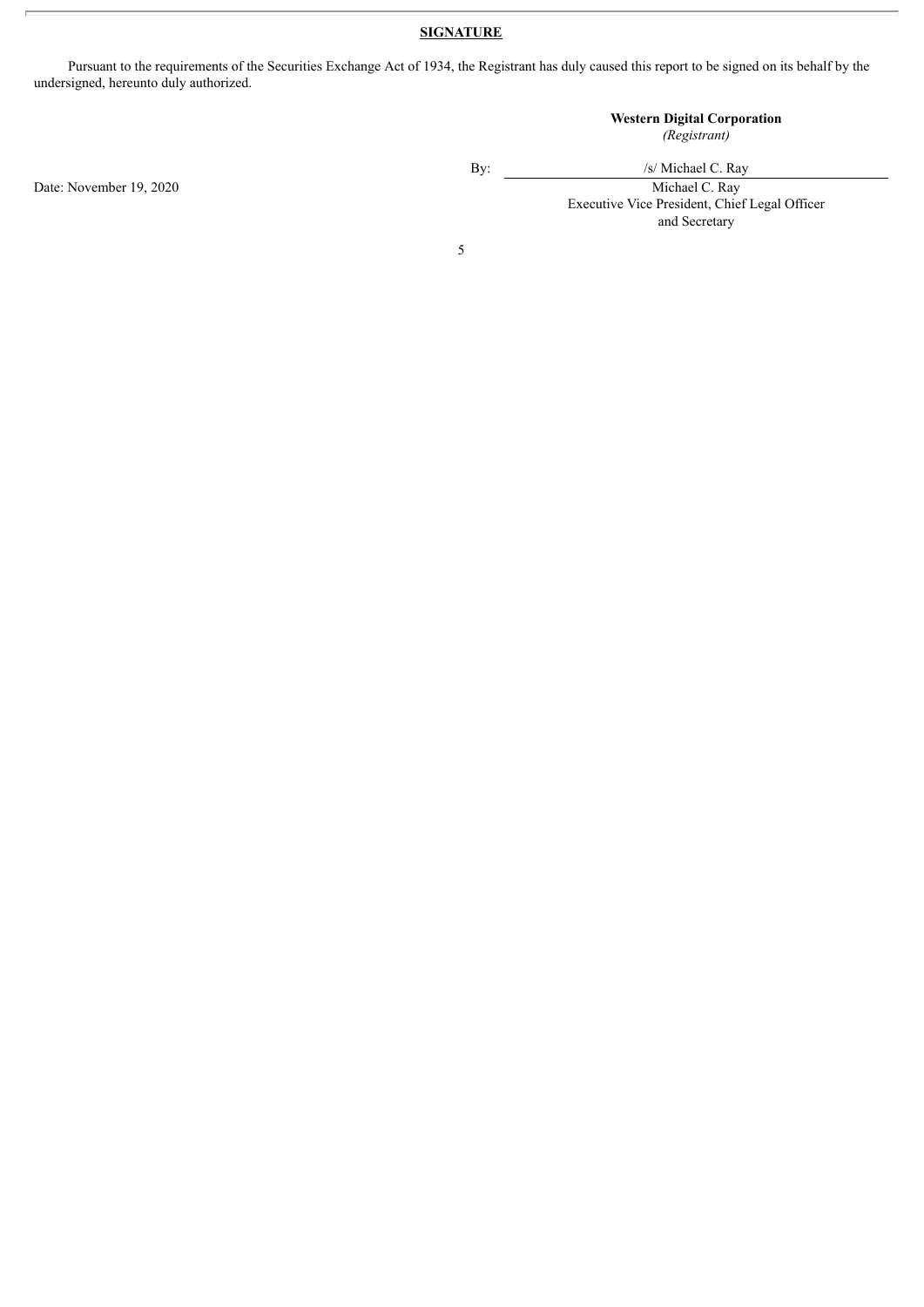#### **WESTERN DIGITAL CORPORATION AMENDED AND RESTATED 2017 PERFORMANCE INCENTIVE PLAN**

#### **(Amended and Restated as of August 11, 2020)**

#### <span id="page-5-0"></span>**1. PURPOSE OF PLAN**

The purpose of this Western Digital Corporation 2017 Performance Incentive Plan (formerly the "Western Digital Corporation 2004 Performance Incentive Plan" and referred to herein as this "**Plan**") of Western Digital Corporation, a Delaware corporation (the "**Corporation**"), is to promote the success of the Corporation and to increase stockholder value by providing an additional means through the grant of awards to attract, motivate, retain and reward selected employees and other eligible persons.

#### **2. ELIGIBILITY**

The Administrator (as such term is defined in Section 3.1) may grant awards under this Plan only to those persons that the Administrator determines to be Eligible Persons. An "**Eligible Person**" is any person who is either: (a) an officer (whether or not a director) or employee of the Corporation or one of its Subsidiaries; (b) a member of the Board; or (c) an individual consultant or advisor who renders or has rendered bona fide services (other than services in connection with the offering or sale of securities of the Corporation or one of its Subsidiaries in a capital-raising transaction or as a market maker or promoter of securities of the Corporation or one of its Subsidiaries) to the Corporation or one of its Subsidiaries and who is selected to participate in this Plan by the Administrator; provided, however, that a person who is otherwise an Eligible Person under clause (c) above may participate in this Plan only if such participation would not adversely affect either the Corporation's eligibility to use Form S-8 to register under the Securities Act of 1933, as amended (the "**Securities Act**"), the offering and sale of shares issuable under this Plan by the Corporation or the Corporation's compliance with any other applicable laws. An Eligible Person who has been granted an award (a "participant") may, if otherwise eligible, be granted additional awards if the Administrator shall so determine. As used herein, "**Subsidiary**" means any corporation or other entity a majority of whose outstanding voting stock or voting power is beneficially owned directly or indirectly by the Corporation; and "**Board**" means the Board of Directors of the Corporation.

#### **3. PLAN ADMINISTRATION**

**3.1** *The Administrator*. This Plan shall be administered by and all awards under this Plan shall be authorized by the Administrator. The "**Administrator**" means the Board or one or more committees appointed by the Board or another committee (within its delegated authority) to administer all or certain aspects of this Plan. Any such committee shall be comprised solely of one or more directors or such number of directors as may be required under applicable law. A committee may delegate some or all of its authority to another committee so constituted. The Board or a committee comprised solely of directors may also delegate, to the extent permitted by applicable law, to one or more officers of the Corporation, its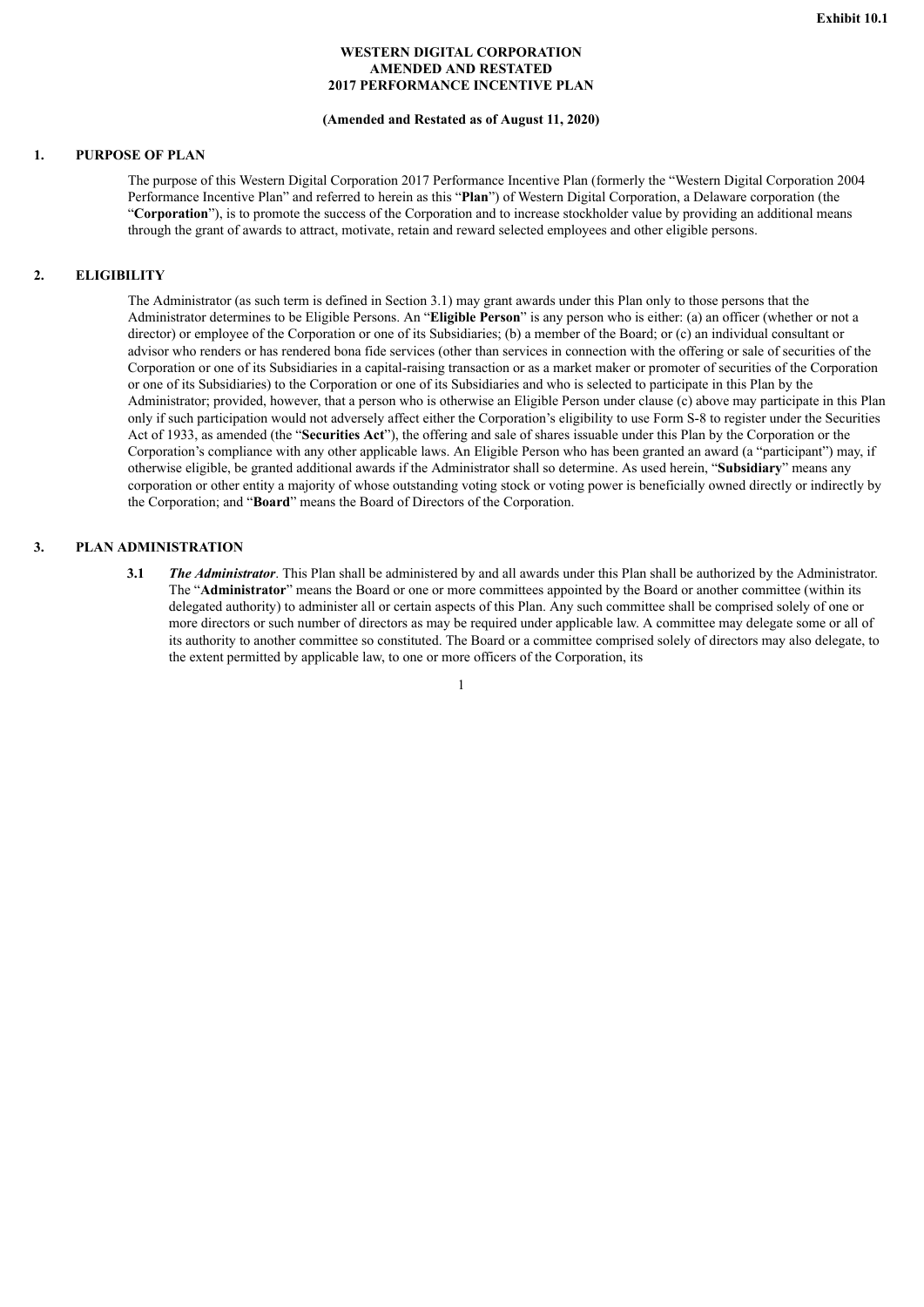powers under this Plan. The Board may delegate different levels of authority to different committees with administrative and grant authority under this Plan. Unless otherwise provided in the Bylaws of the Corporation or the applicable charter of any Administrator: (x) a majority of the members of the acting Administrator shall constitute a quorum, and (y) the vote of a majority of the members present assuming the presence of a quorum or the unanimous written consent of the members of the Administrator shall constitute action by the acting Administrator.

- **3.2** *Powers of the Administrator*. Subject to the express provisions of this Plan, the Administrator is authorized and empowered to do all things necessary or desirable in connection with the authorization of awards and the administration of this Plan (in the case of a committee or delegation to one or more officers, within the authority delegated to that committee or person(s)), including, without limitation, the authority to:
	- (a) determine eligibility and, from among those persons determined to be eligible, the particular Eligible Persons who will receive an award under this Plan;
	- (b) grant awards to Eligible Persons, determine the price (if any) at which securities will be offered or awarded and the number of securities to be offered or awarded to any of such persons (in the case of securities-based awards), determine the other specific terms and conditions of such awards consistent with the express limits of this Plan, establish the installment(s) (if any) in which such awards shall become exercisable or shall vest (which may include, without limitation, performance and/or time-based schedules), or determine that no delayed exercisability or vesting is required (subject to the minimum vesting rules of Section 5.1.5), establish any applicable performance-based exercisability or vesting requirements, determine the circumstances in which any performance-based goals (or the applicable measure of performance) will be adjusted and the nature and impact of any such adjustment, determine the extent (if any) to which any applicable exercise and vesting requirements have been satisfied, establish the events (if any) on which exercisability or vesting may accelerate (which may include, without limitation, retirement and other specified terminations of employment or services, or other circumstances), and establish the events (if any) of termination, expiration or reversion of such awards;
	- (c) approve the forms of award agreements (which need not be identical either as to type of award or among participants);
	- (d) construe and interpret this Plan and any agreements defining the rights and obligations of the Corporation, its Subsidiaries, and participants under this Plan, make any and all determinations necessary under this Plan and any such agreements, further define the terms used in this Plan, and prescribe, amend and rescind rules and regulations relating to the administration of this Plan or the awards granted under this Plan;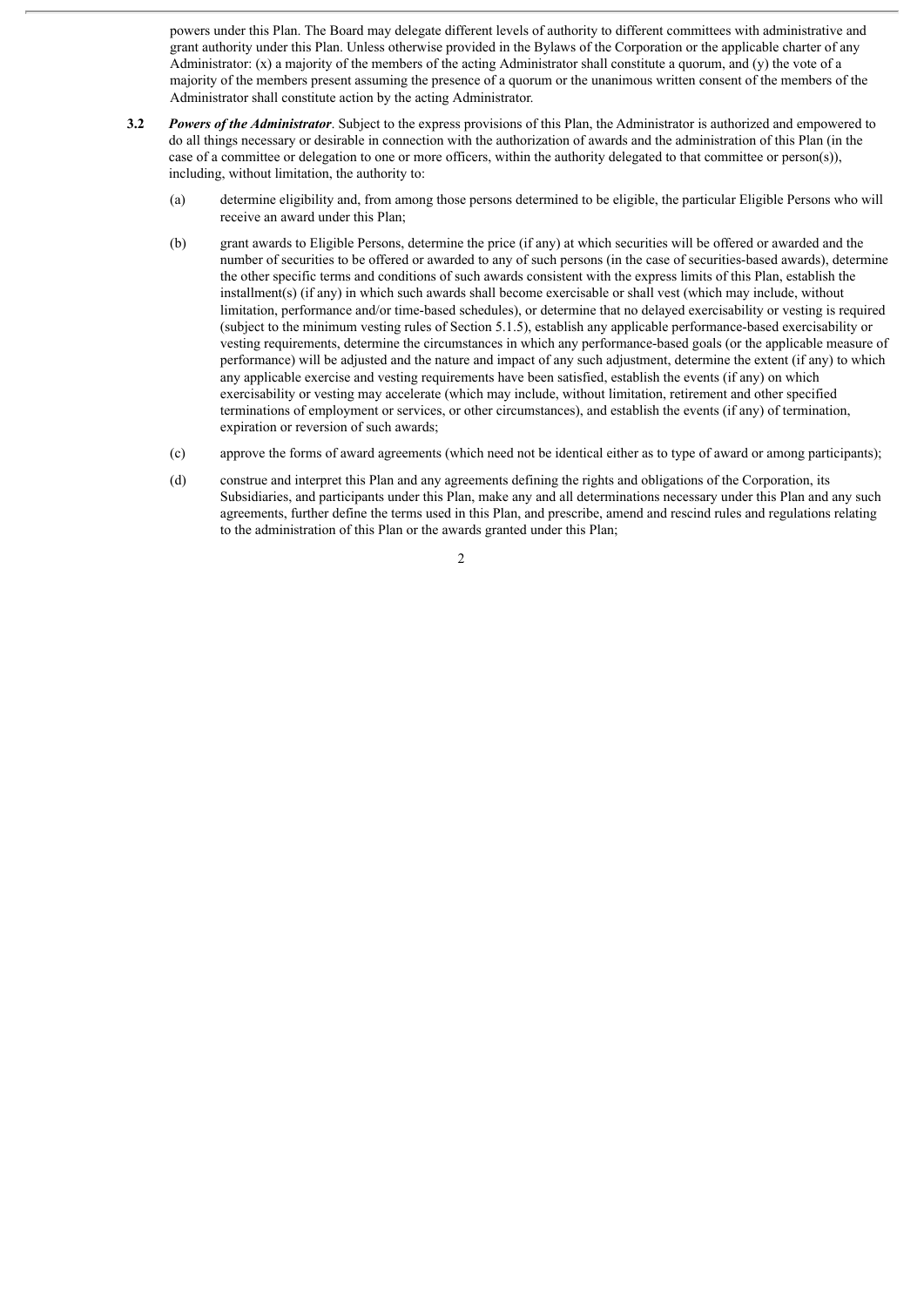- (e) cancel, modify, or waive the Corporation's rights with respect to, or modify, discontinue, suspend, or terminate any or all outstanding awards, subject to any required consent under Section 8.6.5;
- (f) accelerate, waive or extend the vesting or exercisability, or modify or extend the term of, any or all such outstanding awards (in the case of options or stock appreciation rights, within the maximum term of such awards) in such circumstances as the Administrator may deem appropriate (including, without limitation, in connection with a termination of employment or services or other events of a personal nature) subject to any required consent under Section 8.6.5;
- (g) adjust the number of shares of Common Stock subject to any award, adjust the price of any or all outstanding awards or otherwise waive or change previously imposed terms and conditions, in such circumstances as the Administrator may deem appropriate, in each case subject to Sections 4 and 8.6 (and subject to the no repricing provision below);
- (h) determine the date of grant of an award, which may be a designated date after but not before the date of the Administrator's action (unless otherwise designated by the Administrator, the date of grant of an award shall be the date upon which the Administrator took the action granting an award); provided, that the grant date of any award may not be modified once such grant date has occurred;
- (i) determine whether, and the extent to which, adjustments are required pursuant to Section 7 hereof and authorize the termination, conversion, substitution or succession of awards upon the occurrence of an event of the type described in Section 7:
- (j) acquire or settle (subject to Sections 7 and 8.6) rights under awards in cash, stock of equivalent value, or other consideration (subject to the no repricing provision below); and
- (k) determine the fair market value of the Common Stock or awards under this Plan from time to time and/or the manner in which such value will be determined.

Notwithstanding the foregoing and except for an adjustment pursuant to Section 7.1 or a repricing approved by stockholders, in no case may the Administrator (1) amend an outstanding stock option or SAR to reduce the exercise price or base price of the award, (2) cancel, exchange, replace or surrender an outstanding stock option or SAR in exchange for cash or other awards for the purpose of repricing the award, or (3) cancel, exchange, or surrender an outstanding stock option or SAR in exchange for an option or SAR with an exercise or base price that is less than the exercise or base price of the original award.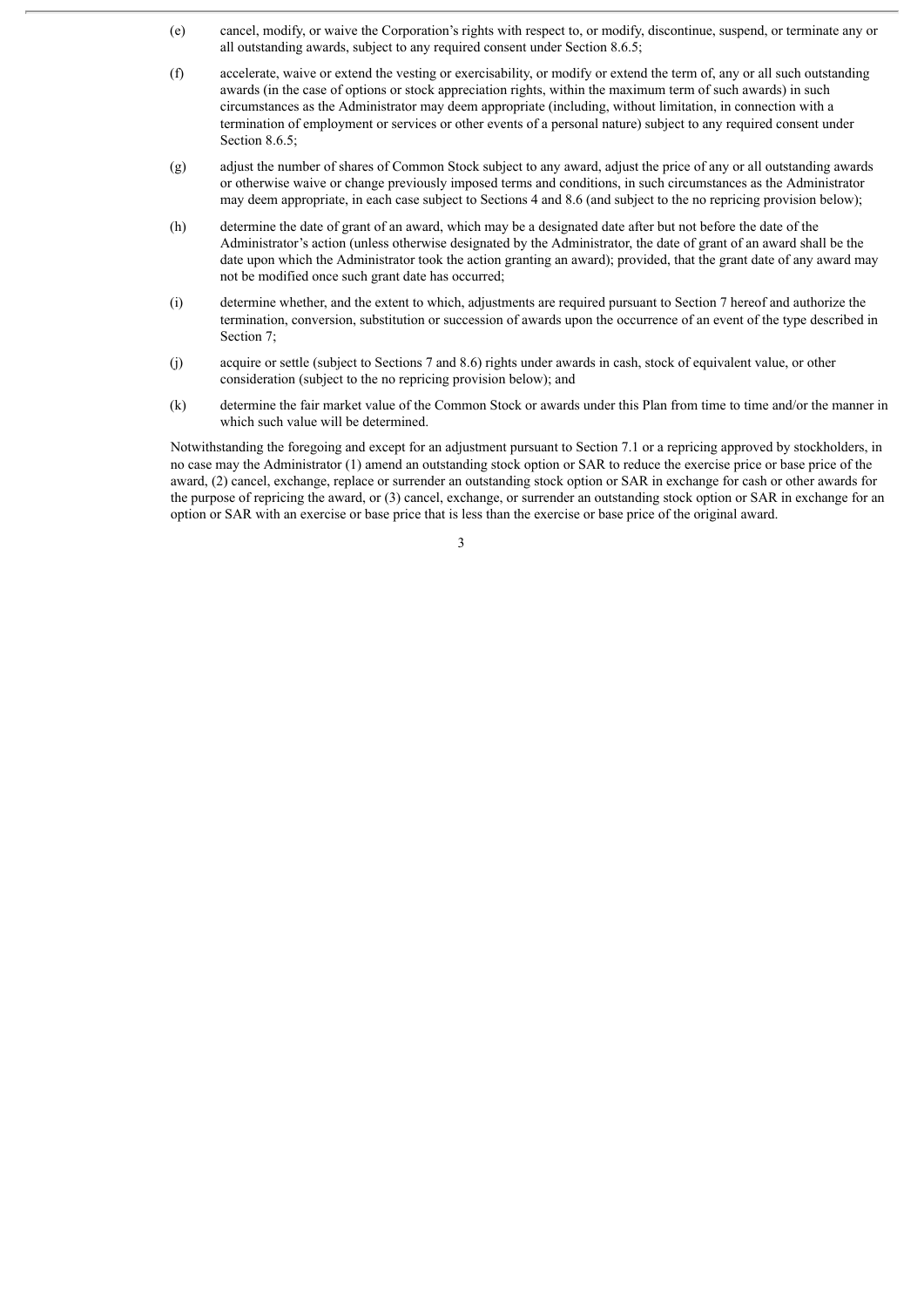- **3.3** *Binding Determinations*. Any determination or other action taken by, or inaction of, the Corporation, any Subsidiary, or the Administrator relating or pursuant to this Plan (or any award made under this Plan) and within its authority hereunder or under applicable law shall be within the absolute discretion of that entity or body and shall be conclusive and binding upon all persons. Neither the Board nor any Board committee, nor any member thereof or person acting at the direction thereof, shall be liable for any act, omission, interpretation, construction or determination made in good faith in connection with this Plan (or any award made under this Plan), and all such persons shall be entitled to indemnification and reimbursement by the Corporation in respect of any claim, loss, damage or expense (including, without limitation, attorneys' fees) arising or resulting therefrom to the fullest extent permitted by law and/or under any directors and officers liability insurance coverage that may be in effect from time to time. Neither the Board nor any Board committee, nor any member thereof or person acting at the direction thereof, nor the Corporation or any of its Subsidiaries, shall be liable for any damages of a participant should an award or other action with respect thereto not satisfy Rule 16b-3 promulgated under the Securities Exchange Act of 1934, as amended (the "**Exchange Act**"), should an option intended as an ISO (as defined below) fail to actually meet the requirements of the Internal Revenue Code of 1986, as amended (the "**Code**"), applicable to ISOs, should any award fail to qualify for any intended tax treatment or be subject to tax, penalty, or interest under Section 409A of the Code or other tax penalties, or otherwise for any tax or other liability imposed on a participant with respect to an award.
- **3.4** *Reliance on Experts*. In making any determination or in taking or not taking any action under this Plan, the Board or a committee, as the case may be, may obtain and may rely upon the advice of experts, including employees and professional advisors to the Corporation. No director, officer or agent of the Corporation or any of its Subsidiaries shall be liable for any such action or determination taken or made or omitted in good faith.
- **3.5** *Delegation*. The Administrator may delegate ministerial, non-discretionary functions to individuals who are officers or employees of the Corporation or any of its Subsidiaries or to third parties.

#### **4. SHARES OF COMMON STOCK SUBJECT TO THE PLAN; SHARE LIMITS**

**4.1** *Shares Available*. Subject to the provisions of Section 7.1, the capital stock that may be delivered under this Plan shall be shares of the Corporation's authorized but unissued Common Stock and any shares of its Common Stock held as treasury shares. For purposes of this Plan, "**Common Stock**" shall mean the common stock of the Corporation and such other securities or property as may become the subject of awards under this Plan, or may become subject to such awards, pursuant to an adjustment made under Section 7.1.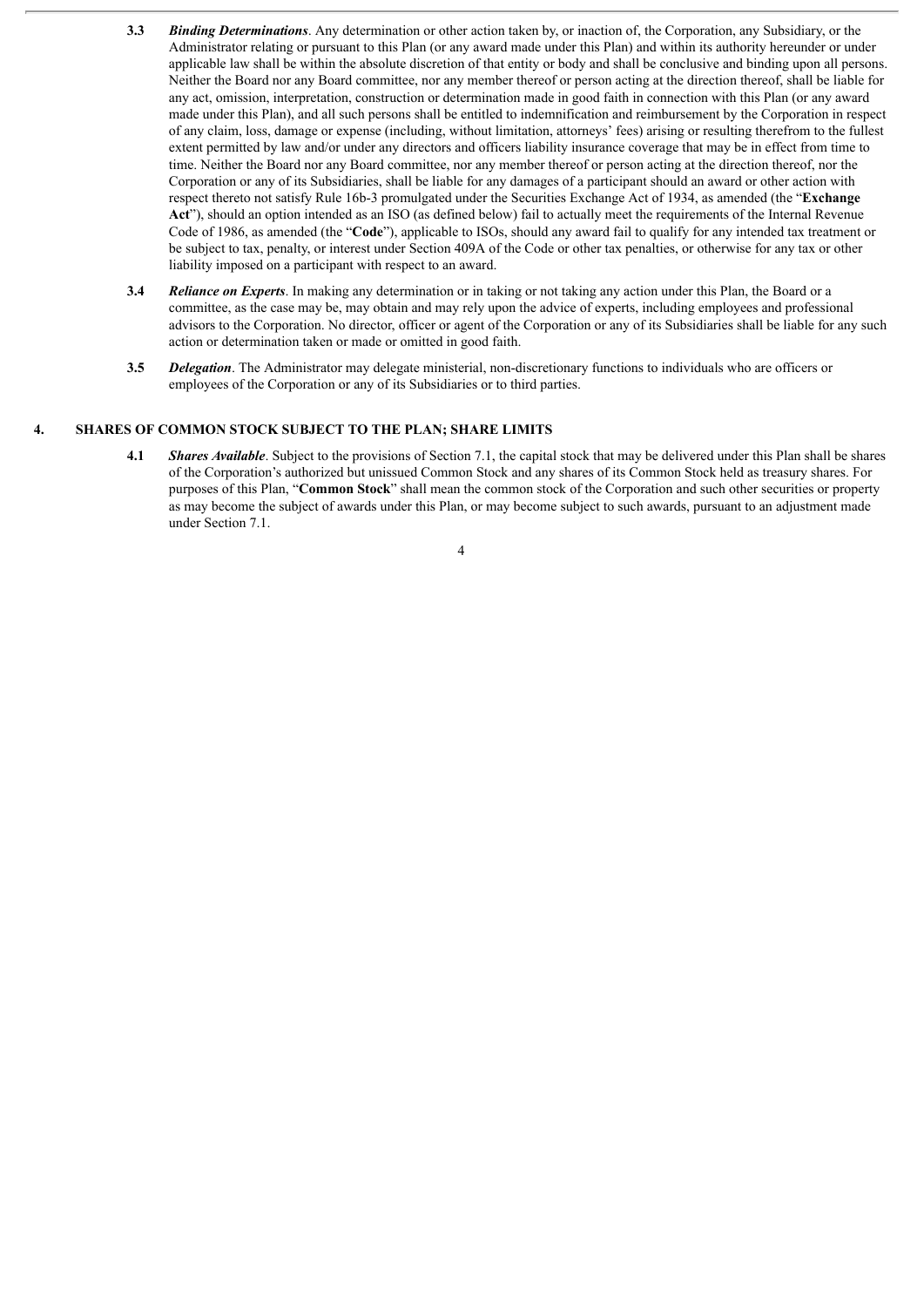#### **4.2** *Share Limits*.

**4.2.1** *Aggregate Share Limit*. The maximum number of shares of Common Stock that may be delivered pursuant to awards granted to Eligible Persons under this Plan (the "**Share Limit**") is equal to the sum of the following:

- (1) 105,580,215 shares of Common Stock, plus
- (2) the number of any shares of Common Stock subject to stock options outstanding under the SanDisk 2013 Incentive Plan (the "**SanDisk Plan**") as of the Effective Date (as defined below) which expire, or for any reason are cancelled or terminated, after the Effective Date without being exercised (which, for purposes of clarity, shall become available for award grants under this Plan on a one-for-one basis), plus
- (3) 1.72 times the number of any shares of Common Stock subject to restricted stock unit awards outstanding and unvested under the SanDisk Plan as of the Effective Date (including any dividend equivalents thereon) that are forfeited, terminated, cancelled or otherwise reacquired by the Corporation after the Effective Date without having become vested (for clarity, with the 1.72:1 ratio to reflect the "Full-Value Award" ratio below);

provided that in no event shall the Share Limit exceed the sum of (i) the 105,580,125 shares set forth above, plus (ii) the number of shares of Common Stock subject to stock options outstanding under the SanDisk Plan as of the Effective Date that could become available for award grants under this Plan pursuant to clause (2) above, plus (iii) the number of shares of Common Stock subject to restricted stock unit awards outstanding and unvested under the SanDisk Plan as of the Effective Date that could become available for award grants under this Plan pursuant to clause (3) above).

Shares issued in respect of any "Full-Value Award" granted under this Plan shall be counted against the foregoing Share Limit as 1.72 shares for every one share actually issued in connection with such award. For this purpose, a "**Full-Value Award**" means any award under this Plan that is not a stock option grant or a stock appreciation right grant.

**4.2.2** *Aggregate Share Limit*. The following limits also apply with respect to awards granted under this Plan:

- (1) The maximum number of shares of Common Stock that may be delivered pursuant to options qualified as incentive stock options granted under this Plan is 91,837,248 shares.
- (2) The maximum number of shares of Common Stock subject to those options and stock appreciation rights that are granted during any calendar year to any individual under this Plan is 1,000,000 shares.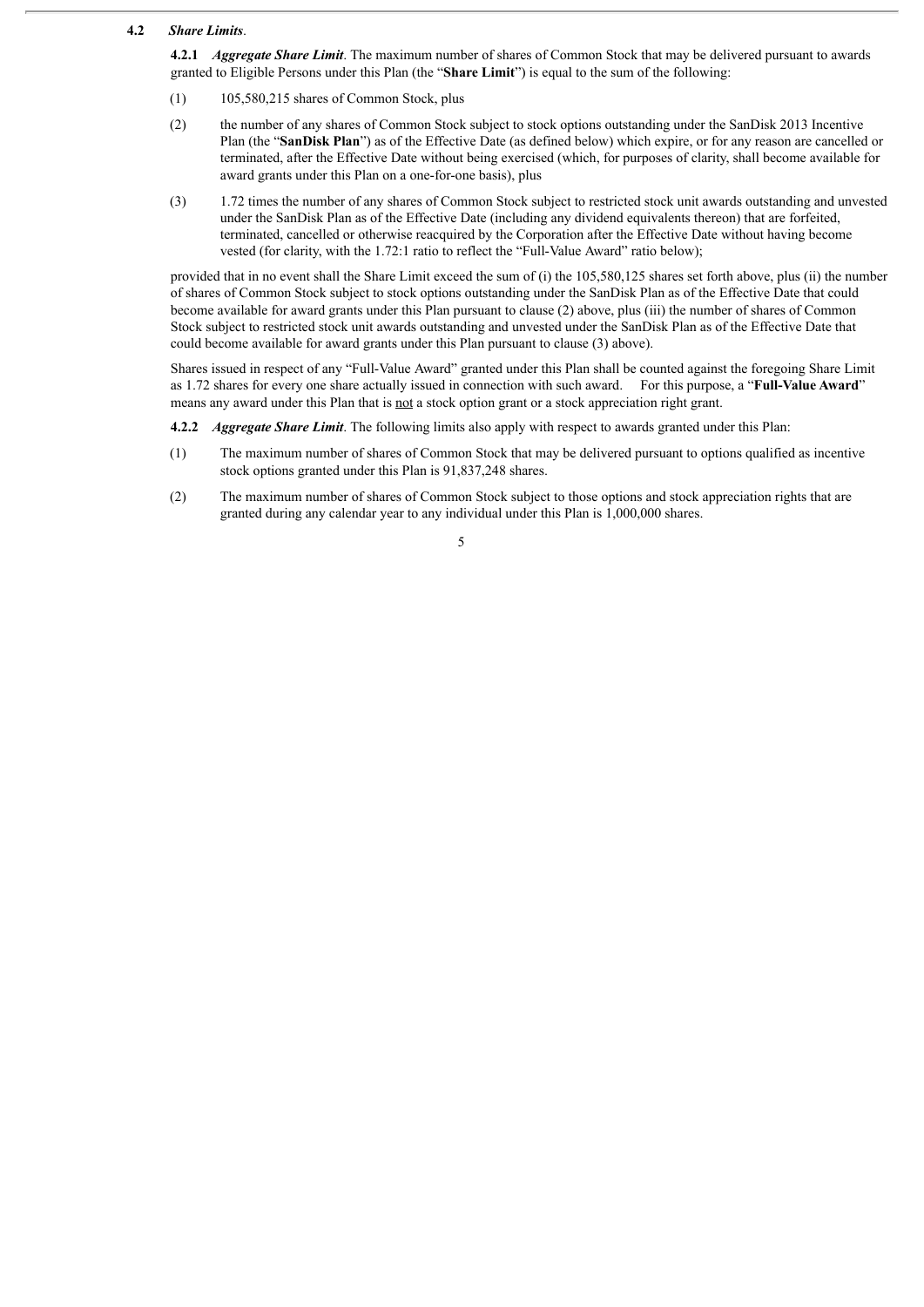- (3) In no event shall the value (based on the fair market value of the shares on the date of grant of the applicable award, using such valuation principles as determined by the Administrator) of the shares of Common Stock subject to awards granted under this Plan to any one non-employee member of the Board (a "**Non-Employee Director**") in any one Grant Year exceed \$900,000. The limit in the preceding sentence shall not apply as to any award granted to an individual for services in a capacity other than as a Non-Employee Director, even if such individual is, was or becomes a Non-Employee Director. For this purpose, "**Grant Year**" means the annual period commencing on the date of the Corporation's annual meeting of stockholders and concluding on the day immediately preceding the next annual meeting of stockholders, or such other annual period as the Administrator may determine in its discretion.
- **4.3** *Awards Settled in Cash, Reissue of Awards and Shares*. The share limits of this Plan are subject to adjustment pursuant to the following provisions of this Section 4.3. Refer to Section 8.10 for application of this Plan's share limits with respect to assumed awards.
	- (a) Shares that are subject to or underlie awards granted under this Plan which expire or for any reason are cancelled or terminated, are forfeited, fail to vest, or for any other reason are not paid or delivered under this Plan shall not be counted against the Share Limit and shall again be available for subsequent awards under this Plan.
	- (b) Shares that are exchanged by a participant or withheld by the Corporation as full or partial payment in connection with any award under this Plan, or any award outstanding under the SanDisk Plan, and shares exchanged by a participant or withheld by the Corporation or one of its Subsidiaries to satisfy the tax withholding obligations related to any award under this Plan or the SanDisk Plan, shall be treated as follows: (i) to the extent that the exchange or withholding occurred with respect to a stock option or stock appreciation right, such shares shall not be available for subsequent awards under this Plan; (ii) to the extent that the exchange or withholding occurred prior to November 7, 2018 with respect to a Full-Value Award, such shares shall not be available for subsequent awards under this Plan; and (iii) to the extent that the exchange or withholding occurs on or after November 7, 2018 with respect to a Full-Value Award, such shares shall not be counted against the Share Limit and shall again be available for subsequent awards under this Plan.
	- (c) To the extent that an award granted under this Plan is settled in cash or a form other than shares of Common Stock, the shares that would have been delivered had there been no such cash or other settlement shall not be counted against the Share Limit and shall again be available for subsequent awards under this Plan.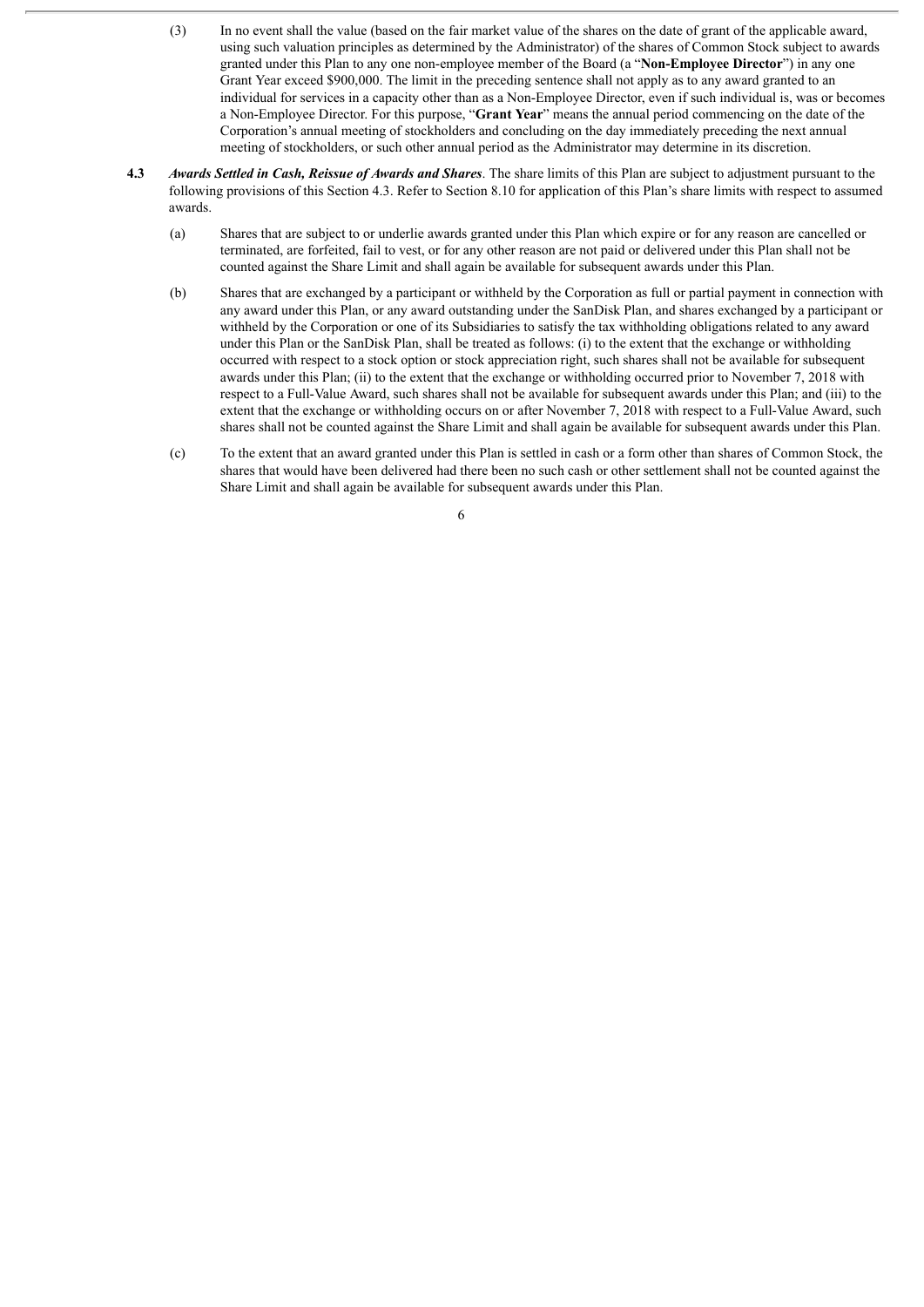(d) In the event that shares of Common Stock are delivered in respect of a dividend equivalent right granted under this Plan, only the actual number of shares delivered with respect to the award shall be counted against the share limits of this Plan. To the extent that shares of Common Stock are delivered pursuant to the exercise of a stock appreciation right or stock option, the number of underlying shares as to which the exercise related shall be counted against the applicable share limits under Section 4.2, as opposed to only counting the shares actually issued. (For purposes of clarity, if a stock appreciation right relates to 100,000 shares and is exercised at a time when the payment due to the participant is 15,000 shares, 100,000 shares shall be charged against the applicable share limits under Section 4.2 with respect to such exercise.)

Each of the numerical limits of Section 4.2 is also subject to adjustment as contemplated by Section 7.1. If any share subject to a Full-Value Award, or exchanged or withheld with respect to a Full-Value Award, becomes available for subsequent awards under this Plan pursuant to clause (a), (b) or (c) above, such share shall be credited as 1.72 shares when determining the number of shares that shall again become available for subsequent awards under this Plan if (i) upon grant of the related award, the shares underlying the award had been counted against the Share Limit at the 1.72:1 ratio applicable to Full-Value Awards or (ii) the related award had been granted under the SanDisk Plan.

The Corporation may not increase the Share Limit by repurchasing shares of Common Stock on the market (by using cash received through the exercise of stock options or otherwise).

**4.4** *No Fractional Shares*. Unless otherwise expressly provided by the Administrator, no fractional shares shall be delivered under this Plan. The Administrator may pay cash in lieu of any fractional shares in settlements of awards under this Plan.

#### **5. AWARDS**

**5.1** *Type and Form of Awards*. The Administrator shall determine the type or types of award(s) to be made to each selected Eligible Person. Awards may be granted singly, in combination or in tandem. Awards also may be made in combination or in tandem with, in replacement of, as alternatives to, or as the payment form for grants or rights under any other employee or compensation plan of the Corporation or one of its Subsidiaries. The types of awards that may be granted under this Plan are:

**5.1.1** *Stock Options*. A stock option is the grant of a right to purchase a specified number of shares of Common Stock during a specified period as determined by the Administrator. An option may be intended as an incentive stock option within the meaning of Section 422 of the Code (an "**ISO**") or a nonqualified stock option (an option not intended to be an ISO). The award agreement for an option will indicate if the option is intended as an ISO;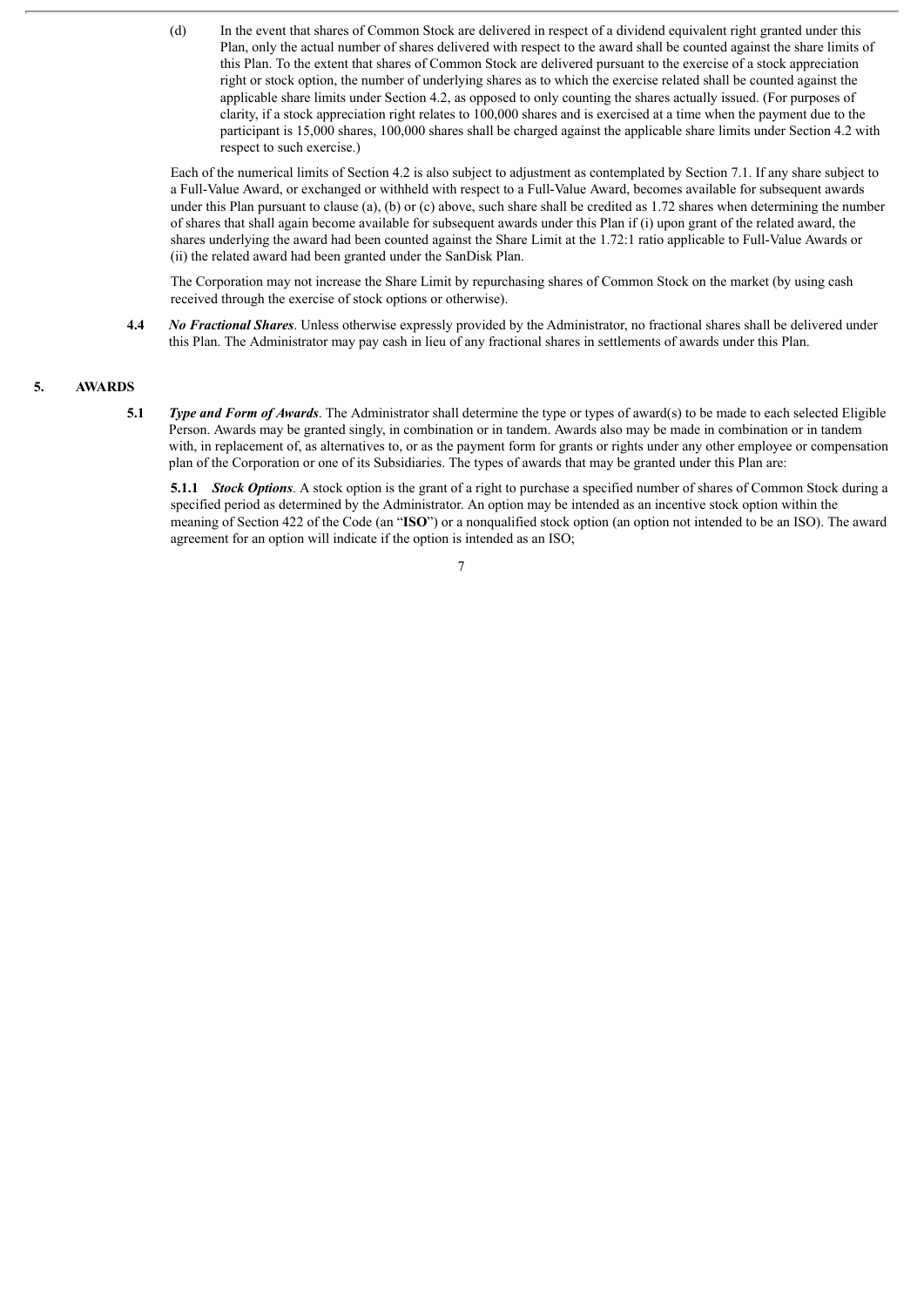otherwise it will be deemed to be a nonqualified stock option. The maximum term of each option (ISO or nonqualified) shall be ten (10) years. The per share exercise price for each option shall be not less than 100% of the fair market value of a share of Common Stock on the date of grant of the option. When an option is exercised, the exercise price for the shares to be purchased shall be paid in full in cash or such other method permitted by the Administrator consistent with Section 5.4.

**5.1.2** *Additional Rules Applicable to ISOs*. To the extent that the aggregate fair market value (determined at the time of grant of the applicable option) of stock with respect to which ISOs first become exercisable by a participant in any calendar year exceeds \$100,000, taking into account both Common Stock subject to ISOs under this Plan and stock subject to ISOs under all other plans of the Corporation or one of its Subsidiaries (or any parent or predecessor corporation to the extent required by and within the meaning of Section 422 of the Code and the regulations promulgated thereunder), such options shall be treated as nonqualified stock options. In reducing the number of options treated as ISOs to meet the \$100,000 limit, the most recently granted options shall be reduced first. To the extent a reduction of simultaneously granted options is necessary to meet the \$100,000 limit, the Administrator may, in the manner and to the extent permitted by law, designate which shares of Common Stock are to be treated as shares acquired pursuant to the exercise of an ISO. ISOs may only be granted to employees of the Corporation or one of its subsidiaries (for this purpose, the term "subsidiary" is used as defined in Section 424(f) of the Code, which generally requires an unbroken chain of ownership of at least 50% of the total combined voting power of all classes of stock of each subsidiary in the chain beginning with the Corporation and ending with the subsidiary in question). No ISO may be granted to any person who, at the time the option is granted, owns (or is deemed to own under Section 424(d) of the Code) shares of outstanding Common Stock possessing more than 10% of the total combined voting power of all classes of stock of the Corporation, unless the exercise price of such option is at least 110% of the fair market value of the stock subject to the option and such option by its terms is not exercisable after the expiration of five years from the date such option is granted. If an otherwise intended ISO fails to meet the applicable requirements of Section 422 of the Code, the option shall be rendered a nonqualified stock option.

**5.1.3** *Stock Appreciation Rights*. A stock appreciation right or "**SAR**" is a right to receive a payment, in cash and/or Common Stock, equal to the excess of the fair market value of a specified number of shares of Common Stock on the date the SAR is exercised over the "base price" of the award, which base price shall not be less than the fair market value of a share of Common Stock on the date the SAR was granted and shall be set forth in the applicable award agreement. The maximum term of a SAR shall be ten (10) years.

**5.1.4** *Other Awards*. The other types of awards that may be granted under this Plan include: (a) stock bonuses, restricted stock, performance stock, stock units, phantom stock, dividend equivalents, or similar rights to purchase or acquire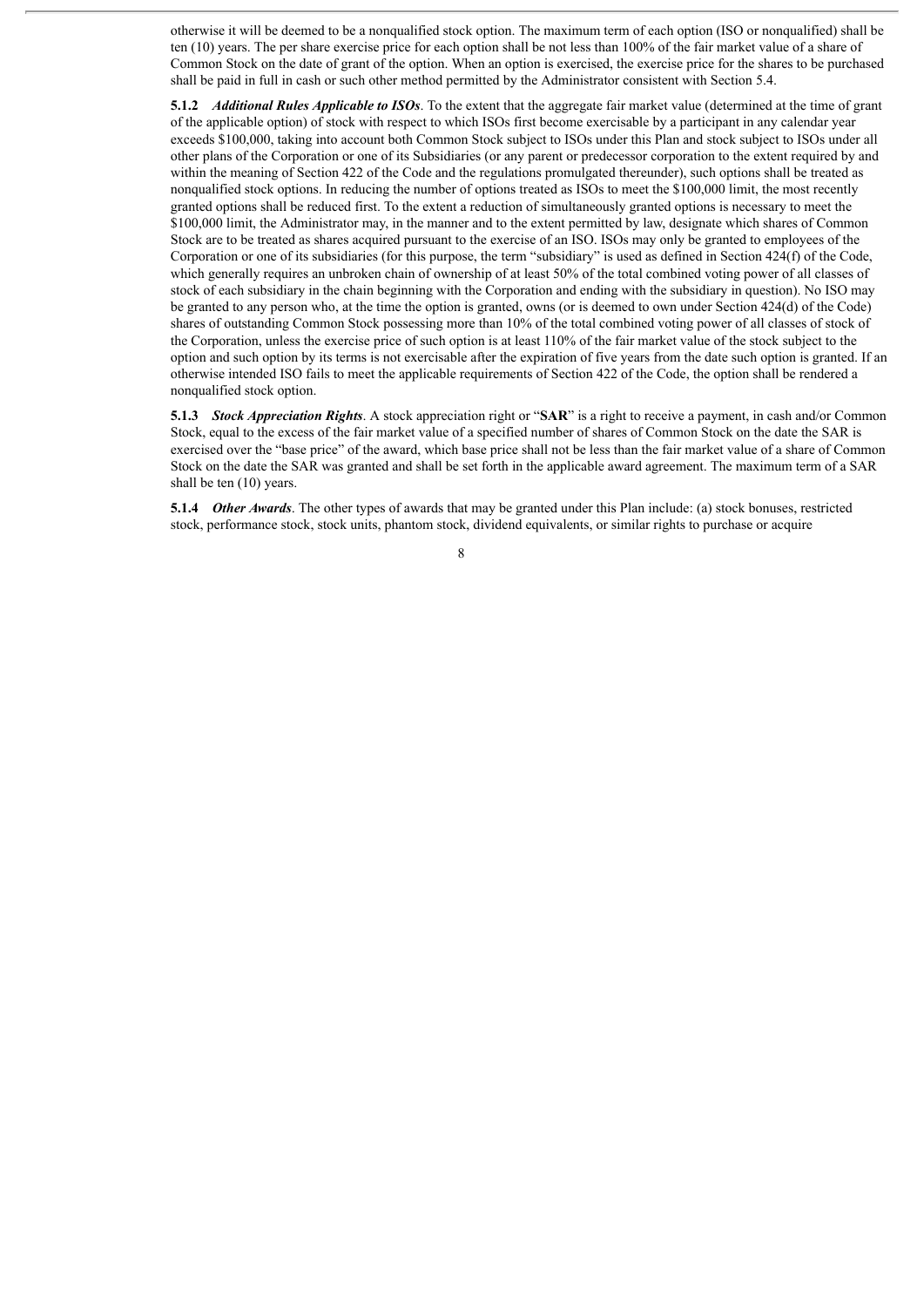shares, whether at a fixed or variable price (or no price) or fixed or variable ratio related to the Common Stock, and any of which may (but need not) be fully vested at grant (except as provided below with respect to dividend equivalent rights) or vest upon the passage of time, the occurrence of one or more events, or the satisfaction of performance criteria or other conditions, or any combination thereof; or (b) cash awards. The types of cash awards that may be granted under this Plan include the opportunity to receive a payment for the achievement of one or more goals established by the Administrator, on such terms as the Administrator may provide, as well as discretionary cash awards. Dividend equivalent rights may be granted as a separate award or in connection with another award under this Plan; provided, however, that dividend equivalent rights may not be granted in connection with a stock option or SAR granted under this Plan. In addition, any dividends and/or dividend equivalents as to the portion of an award that is subject to unsatisfied vesting requirements will be subject to termination and forfeiture to the same extent as the corresponding portion of the award to which they relate in the event the applicable vesting requirements are not satisfied.

**5.1.5** *Minimum Vesting Requirements*. Except for any accelerated vesting required pursuant to Section 7 or as provided in the next sentence, each award granted under this Plan that is granted or payable in shares of Common Stock shall be subject to a minimum vesting requirement of one-year and no portion of any such award may vest earlier than the first anniversary of the grant date of the award (the "**Minimum Vesting Requirement**"). The Minimum Vesting Requirement shall not apply to 5% of the total number of shares available under this Plan (which shares may be used for awards that do not include a one year vesting period or may provide for no vesting requirement) and shall not limit or restrict the Administrator's discretion to accelerate or provide for the acceleration of vesting of any award in circumstances it determines to be appropriate.

**5.1.6** *Performance Goals*. The grant, vesting, exercisability or payment of an award may (but need not) depend on the degree of achievement of one or more performance goals relative to a pre-established targeted level or levels using one or more of the Business Criteria set forth below (on an absolute or relative (including, without limitation, relative to the performance of one or more other companies or upon comparisons of any of the indicators of performance relative to one or more other companies) basis, any of which may also be expressed as a growth or decline measure relative to an amount or performance for a prior date or period) for the Corporation on a consolidated basis or for one or more of the Corporation's subsidiaries, segments, divisions or business units, or any combination of the foregoing, or any other basis for measurement as established by the Administrator. The "**Business Criteria**" as selected by the Administrator in its sole discretion may be: (i) earnings per share, (ii) adjusted earnings per share, (iii) cash flow (which means cash and cash equivalents derived from either net cash flow from operations or net cash flow from operations, financing and investing activities), (iv) stock price, (v) total stockholder return, (vi) gross or net sales or revenue, (vii) revenue growth, (viii) operating income (before or after taxes), (ix) net earnings (before or after interest, taxes, depreciation and/or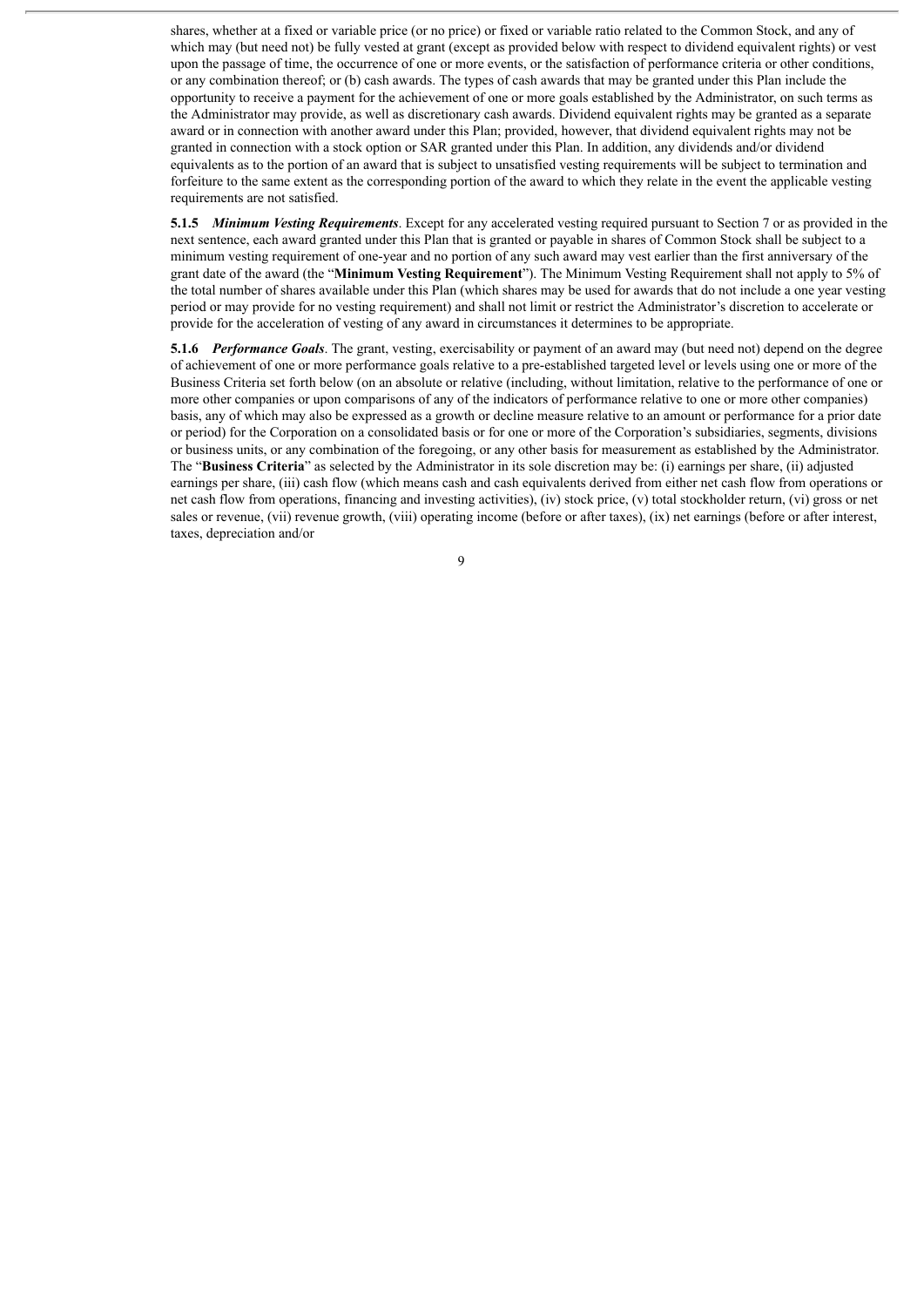amortization), (x) return on equity, assets, capital or net investment, (xi) cost or expense containment or reduction, (xii) market share or total available market, (xiii) economic value added, (xiv) gross margin or adjusted gross margin, (xv) net income, or any combination thereof, or any other criterion or criteria established by the Administrator. Unless otherwise approved by the Administrator, the specific performance formula, goal or goals ("targets") as to such a performance-based award must be established during the first 90 days of the performance period (and, in the case of performance periods of less than one year, in no event after 25% or more of the performance period has elapsed). The Administrator may provide that any performance-based goals (or the applicable measure of performance) will be adjusted to mitigate the unbudgeted impact of significant, material, unusual or nonrecurring items, accounting changes, extraordinary events not foreseen at the time the targets were set, or other circumstances determined by the Administrator. By way of example, such adjustment items may include, but are not limited to, one or more of the following: (i) items related to a change in accounting principle, (ii) items relating to financing activities, (iii) expenses for restructuring or productivity initiatives, (iv) other non-operating items, (v) items related to acquisitions, (vi) items attributable to the business operations of any entity acquired by the Corporation during the performance period, (vii) items related to the disposal of a business or segment of a business, (viii) items related to discontinued operations that do not qualify as a segment of a business under applicable accounting standards, (ix) items attributable to any stock dividend, stock split, combination or exchange of stock occurring during the performance period, (x) any other items of significant income or expense, (xi) items relating to unusual or extraordinary corporate transactions, events or developments, (xii) items related to amortization of acquired intangible assets, (xiii) items that are outside the scope of core, on-going business activities, (xiv) items related to acquired in-process research and development, (xv) items relating to changes in tax laws, (xvi) items relating to licensing or partnership arrangements, (xvii) items relating to asset impairment charges, (xviii) items relating to gains or losses for litigation, arbitration and contractual settlements, or (xix) items relating to any other unusual or nonrecurring events or changes in applicable law or business conditions.

**5.2** *Award Agreements*. Each award shall be evidenced by either (1) a written award agreement in a form approved by the Administrator, or (2) an electronic notice of award grant in a form approved by the Administrator and recorded by the Corporation (or its designee) in an electronic recordkeeping system used for the purpose of tracking award grants under this Plan generally (in each case, an "award agreement"), as the Administrator may provide and, in each case and if required by the Administrator, executed or otherwise electronically accepted (including deemed acceptance) by the recipient of the award in such form and manner as the Administrator may require. The Administrator may authorize any officer of the Corporation (other than the particular award recipient) to execute any or all award agreements on behalf of the Corporation. The award agreement shall set forth the material terms and conditions of the award as established by the Administrator consistent with the express limitations of this Plan.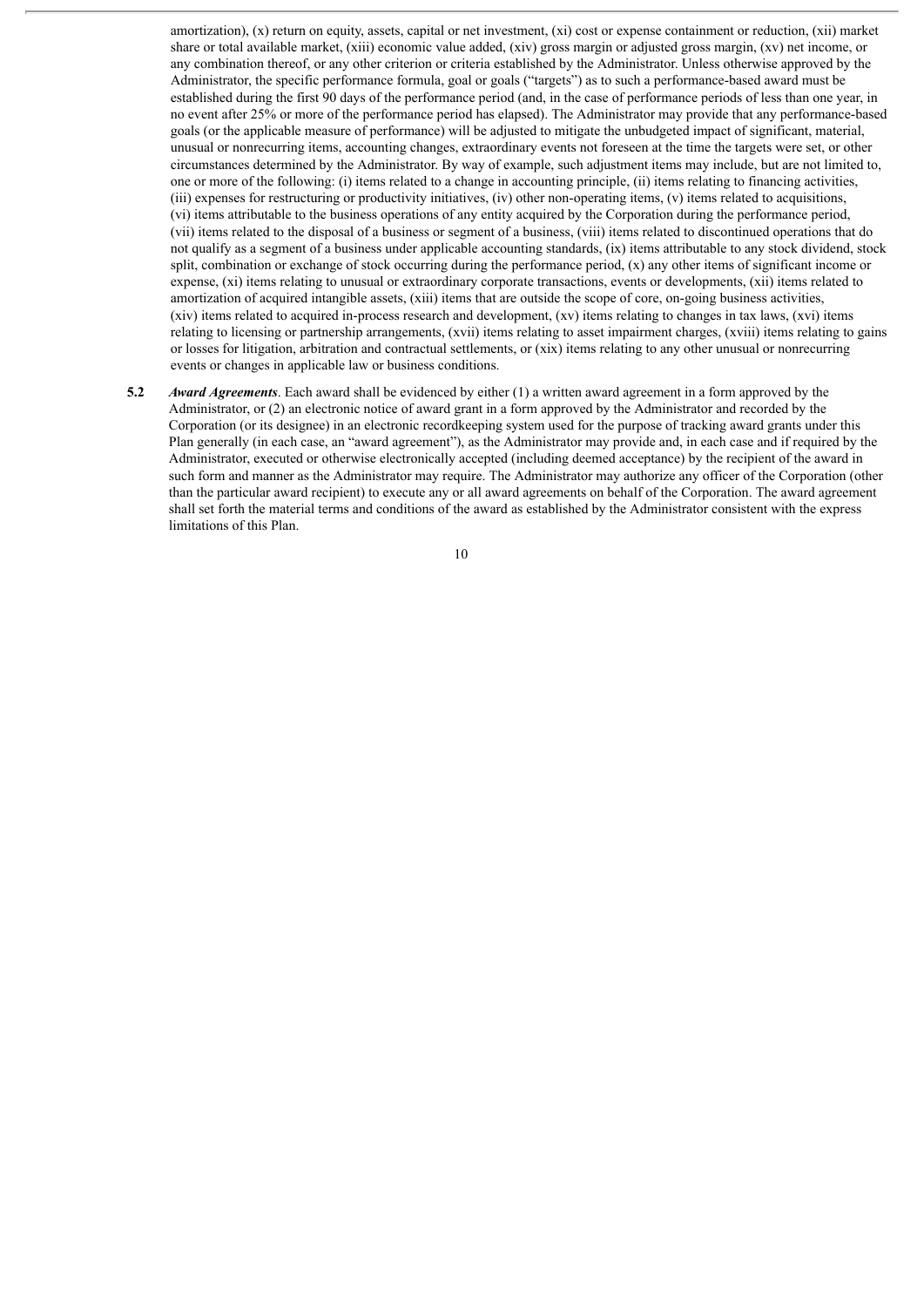- **5.3** *Deferrals and Settlements*. Payment of awards may be in the form of cash, Common Stock, other awards or combinations thereof as the Administrator shall determine, and with such restrictions (if any) as it may impose, as set forth in the applicable award agreement. The Administrator may also require or permit participants to elect to defer the issuance of shares or the settlement of awards in cash under such rules and procedures as it may establish under this Plan and in accordance with the applicable award agreement. The Administrator may also provide that deferred settlements include the payment or crediting of interest or other earnings on the deferral amounts, or the payment or crediting of dividend equivalents where the deferred amounts are denominated in shares.
- **5.4** *Consideration for Common Stock or Awards*. The purchase price (if any) for any award granted under this Plan or the Common Stock to be delivered pursuant to an award, as applicable, may be paid by means of any lawful consideration as determined by the Administrator, including, without limitation, one or a combination of the following methods:
	- a reduction in compensation otherwise payable to the recipient of such award or for services rendered by the recipient;
	- cash, check payable to the order of the Corporation, or electronic funds transfer;
	- notice and third party payment in such manner as may be authorized by the Administrator;
	- the delivery of previously owned shares of Common Stock;
	- by a reduction in the number of shares otherwise deliverable pursuant to the award; or
	- subject to such procedures as the Administrator may adopt, pursuant to a "cashless exercise" with a third party who provides financing for the purposes of (or who otherwise facilitates) the purchase or exercise of awards, including through same-day sales.

In no event shall any shares newly-issued by the Corporation be issued for less than the minimum lawful consideration for such shares or for consideration other than consideration permitted by applicable state law. Shares of Common Stock used to satisfy the exercise price of an option shall be valued at their fair market value. The Corporation will not be obligated to deliver any shares unless and until it receives full payment of the exercise or purchase price therefor and any related withholding obligations under Section 8.5 and any other conditions to exercise or purchase have been satisfied. Unless otherwise expressly provided in the applicable award agreement, the Administrator may at any time eliminate or limit a participant's ability to pay any purchase or exercise price of any award or shares by any method other than cash payment to the Corporation.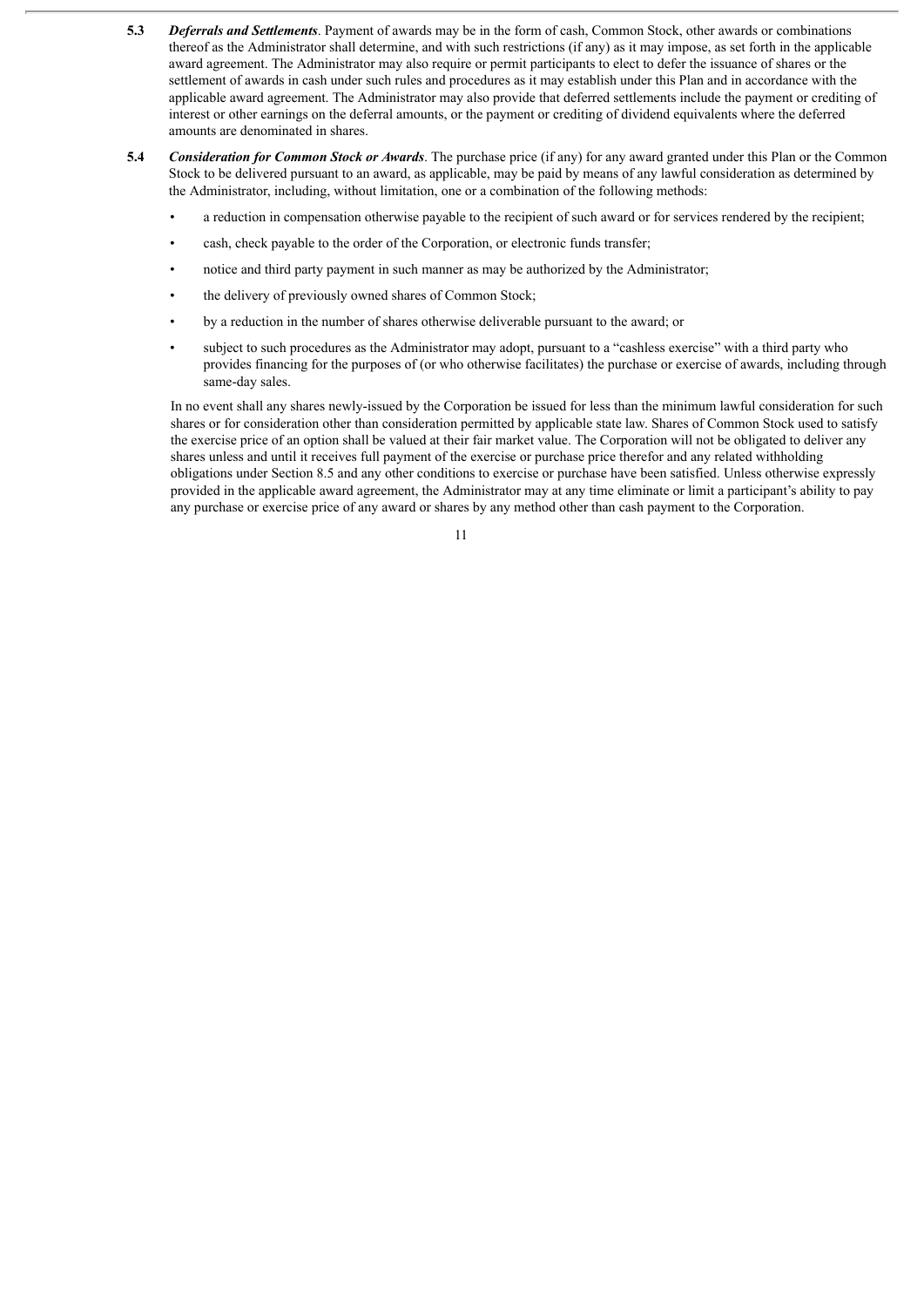**5.5** *Definition of Fair Market Value*. For purposes of this Plan, "fair market value" shall mean, unless otherwise determined or provided by the Administrator in the circumstances, the closing price (in regular trading) of a share of Common Stock on the Nasdaq Stock Market (or, if the Common Stock is not then traded on the Nasdaq Stock Market, on the principal national securities exchange on which the Common Stock is then listed or admitted to trade) (the "**Exchange**") for the date in question or, if no sales of Common Stock were made on the Exchange on that date, the closing price (in regular trading) of a share of Common Stock on the Exchange for the next preceding day on which sales of Common Stock were made on the Exchange. The Administrator may, however, provide with respect to one or more awards that the fair market value shall equal the last closing price (in regular trading) of a share of Common Stock on the Exchange available at the relevant time or the average of the high and low trading prices of a share of Common Stock on the Exchange for the date in question or the most recent trading day. If the Common Stock is no longer listed or is no longer actively traded on the Exchange as of the applicable date, the fair market value of the Common Stock shall be the value as reasonably determined by the Administrator for purposes of the award in the circumstances. The Administrator also may adopt a different methodology for determining fair market value with respect to one or more awards if a different methodology is necessary or advisable to secure any intended favorable tax, legal or other treatment for the particular award(s) (for example, and without limitation, the Administrator may provide that fair market value for purposes of one or more awards will be based on an average of closing prices (or the average of high and low daily trading prices) for a specified period preceding the relevant date).

#### **5.6** *Transfer Restrictions***.**

**5.6.1** *Limitations on Exercise and Transfer*. Unless otherwise expressly provided in (or pursuant to) this Section 5.6, by applicable law and by the award agreement, as the same may be amended, (a) all awards are non-transferable and shall not be subject in any manner to sale, transfer, anticipation, alienation, assignment, pledge, encumbrance or charge; (b) awards shall be exercised only by the participant; and (c) amounts payable or shares issuable pursuant to any award shall be delivered only to (or for the account of) the participant.

**5.6.2** *Exceptions*. The Administrator may permit awards to be transferred to other persons or entities pursuant to such conditions and procedures, including limitations on subsequent transfers, as the Administrator may, in its sole discretion, establish in writing; provided, however, that any such transfer shall only be permitted if it is made by the participant for estate or tax planning or charitable purposes for no (or nominal; i.e. the minimum consideration required by applicable law) consideration, as determined by the Administrator. Any permitted transfer shall be subject to compliance with applicable federal and state securities laws.

**5.6.3** *Further Exceptions to Limits on Transfer*. The exercise and transfer restrictions in Section 5.6.1 shall not apply to:

(a) transfers to the Corporation,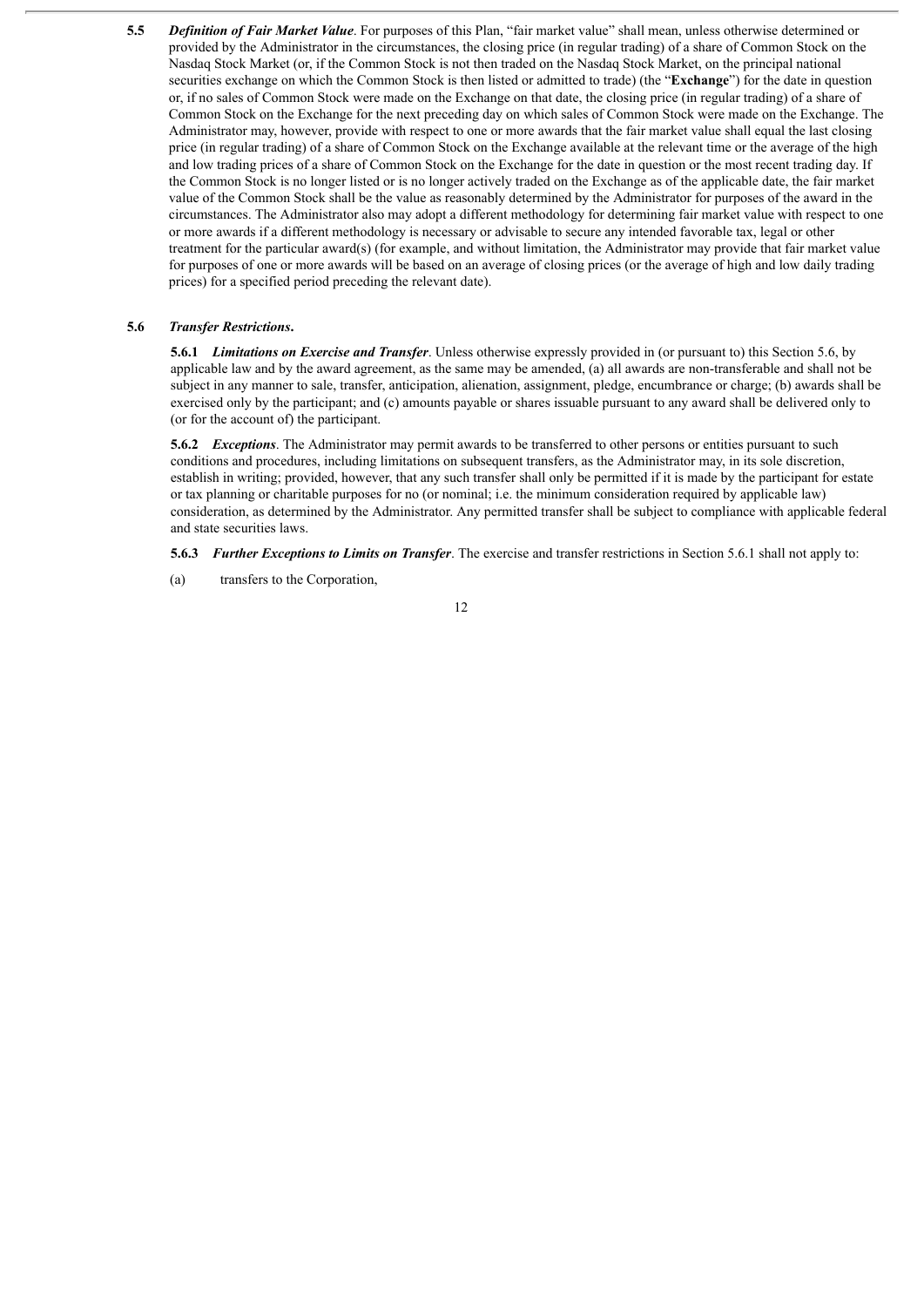- (b) the designation of a beneficiary to receive benefits in the event of the participant's death or, if the participant has died, transfers to or exercise by the participant's beneficiary, or, in the absence of a validly designated beneficiary, transfers by will or the laws of descent and distribution,
- (c) subject to any applicable limitations on ISOs and to such procedures as the Administrator may prescribe, transfers to a family member (or former family member) pursuant to a domestic relations order,
- (d) if the participant has suffered a disability, permitted transfers or exercises on behalf of the participant by his or her legal representative, or
- (e) the authorization by the Administrator of "cashless exercise" procedures with third parties who provide financing for the purpose of (or who otherwise facilitate) the exercise of awards consistent with applicable laws and the express authorization of the Administrator.
- **5.7** *International Awards*. One or more awards may be granted to Eligible Persons who provide services to the Corporation or one of its Subsidiaries outside of the United States. Any awards granted to such persons may be granted pursuant to the terms and conditions of any applicable sub-plans, if any, appended to this Plan and approved by the Administrator. The awards so granted need not comply with other specific terms of this Plan, provided that stockholder approval of any deviation from the specific terms of this Plan is not required by applicable law or any applicable listing agency.

#### **6. EFFECT OF TERMINATION OF SERVICE ON AWARDS**

- **6.1** *General*. The Administrator shall establish the effect (if any) of a termination of employment or service on the rights and benefits under each award under this Plan and in so doing may make distinctions based upon, inter alia, the cause of termination and type of award. If the participant is not an employee of the Corporation or one of its Subsidiaries and provides other services to the Corporation or one of its Subsidiaries, the Administrator shall be the sole judge for purposes of this Plan (unless a contract or the award otherwise provides) of whether the participant continues to render services to the Corporation or one of its Subsidiaries and the date, if any, upon which such services shall be deemed to have terminated.
- **6.2** *Events Not Deemed Terminations of Service*. Unless the express policy of the Corporation or one of its Subsidiaries, or the Administrator, otherwise provides, or except as otherwise required by applicable law, the employment relationship shall not be considered terminated in the case of (a) sick leave, (b) military leave, or (c) any other leave of absence authorized by the Corporation or one of its Subsidiaries, or the Administrator; provided that unless reemployment upon the expiration of such leave is guaranteed by contract or law or the Administrator otherwise provides, such leave is for a period of not more than three months. In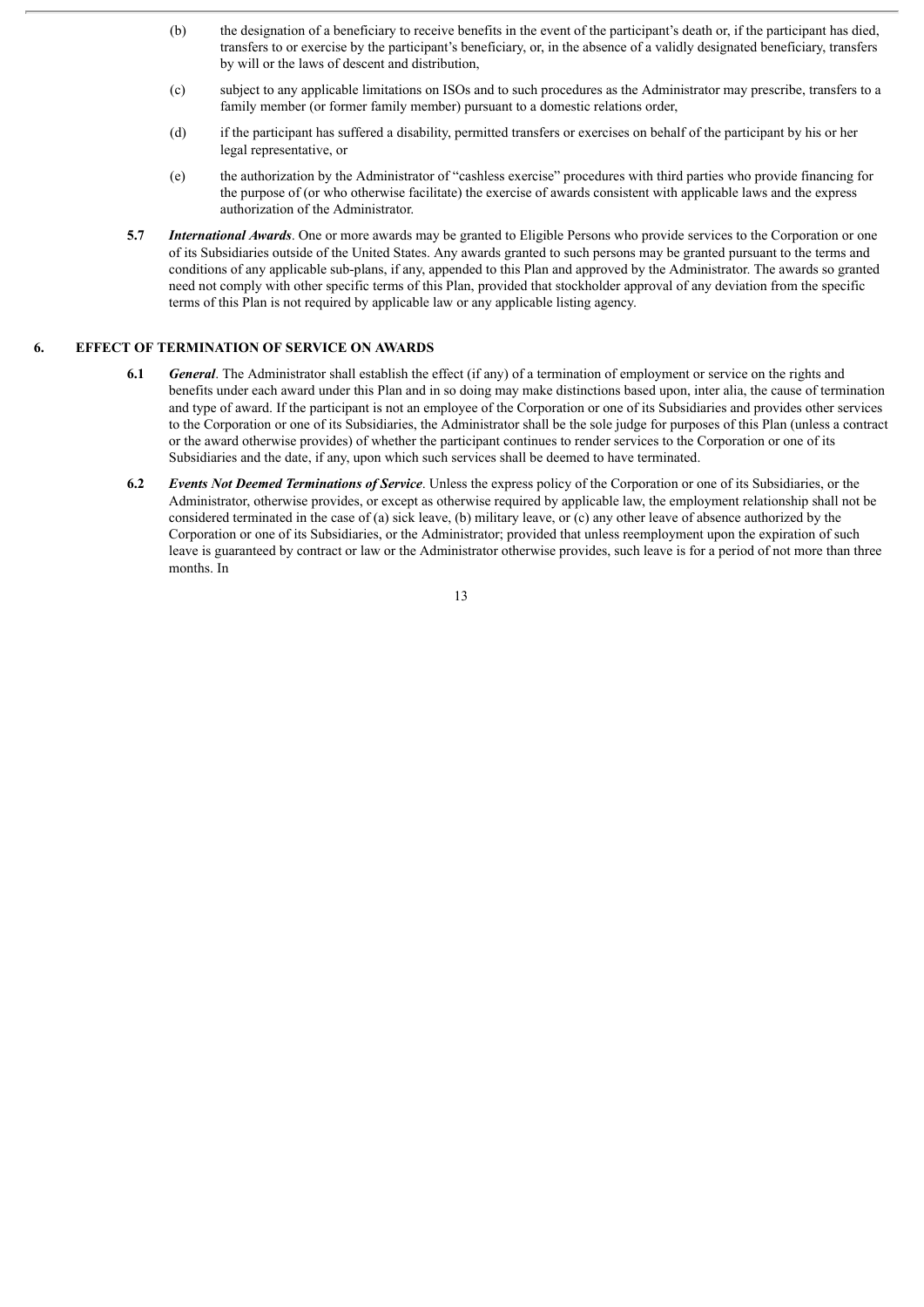the case of any employee of the Corporation or one of its Subsidiaries on an approved leave of absence, continued vesting of the award while on leave from the employ of the Corporation or one of its Subsidiaries may be suspended until the employee returns to service, unless the Administrator otherwise provides or applicable law otherwise requires. In no event shall an award be exercised after the expiration of the term set forth in the award agreement.

**6.3** *Ef ect of Change of Subsidiary Status*. For purposes of this Plan and any award, if an entity ceases to be a Subsidiary of the Corporation a termination of employment or service shall be deemed to have occurred with respect to each Eligible Person in respect of such Subsidiary who does not continue as an Eligible Person in respect of the Corporation or another Subsidiary that continues as such after giving effect to the transaction or other event giving rise to the change in status unless the Subsidiary that is sold, spun-off or otherwise divested (or its successor or a direct or indirect parent of such Subsidiary or successor) assumes the Eligible Person's award(s) in connection with such transaction.

#### **7. ADJUSTMENTS; ACCELERATION**

**7.1** *Adjustments*. Subject to Section 7.2, upon (or, as may be necessary to effect the adjustment, immediately prior to): any reclassification, recapitalization, stock split (including a stock split in the form of a stock dividend) or reverse stock split; any merger, combination, consolidation, or other reorganization; any spin-off, split-up, or similar extraordinary dividend distribution in respect of the Common Stock; or any exchange of Common Stock or other securities of the Corporation, or any similar, unusual or extraordinary corporate transaction in respect of the Common Stock; then the Administrator shall equitably and proportionately adjust (1) the number and type of shares of Common Stock (or other securities) that thereafter may be made the subject of awards (including the specific share limits, maximums and numbers of shares set forth elsewhere in this Plan), (2) the number, amount and type of shares of Common Stock (or other securities or property) subject to any outstanding awards, (3) the grant, purchase, or exercise price (which term includes the base price of any SAR or similar right) of any outstanding awards, and/or (4) the securities, cash or other property deliverable upon exercise or payment of any outstanding awards, in each case to the extent necessary to preserve (but not increase) the level of incentives intended by this Plan and the then-outstanding awards.

Without limiting the generality of Section 3.3, any good faith determination by the Administrator as to whether an adjustment is required in the circumstances pursuant to this Section 7.1, and the extent and nature of any such adjustment, shall be conclusive and binding on all persons.

**7.2** *Corporate Transactions - Assumption and Termination of Awards*. Upon any event in which the Corporation does not survive, or does not survive as a public company in respect of its Common Stock (including, without limitation, a merger, combination, consolidation, or other reorganization; any exchange of Common Stock or other securities of the Corporation; a sale of all or substantially all the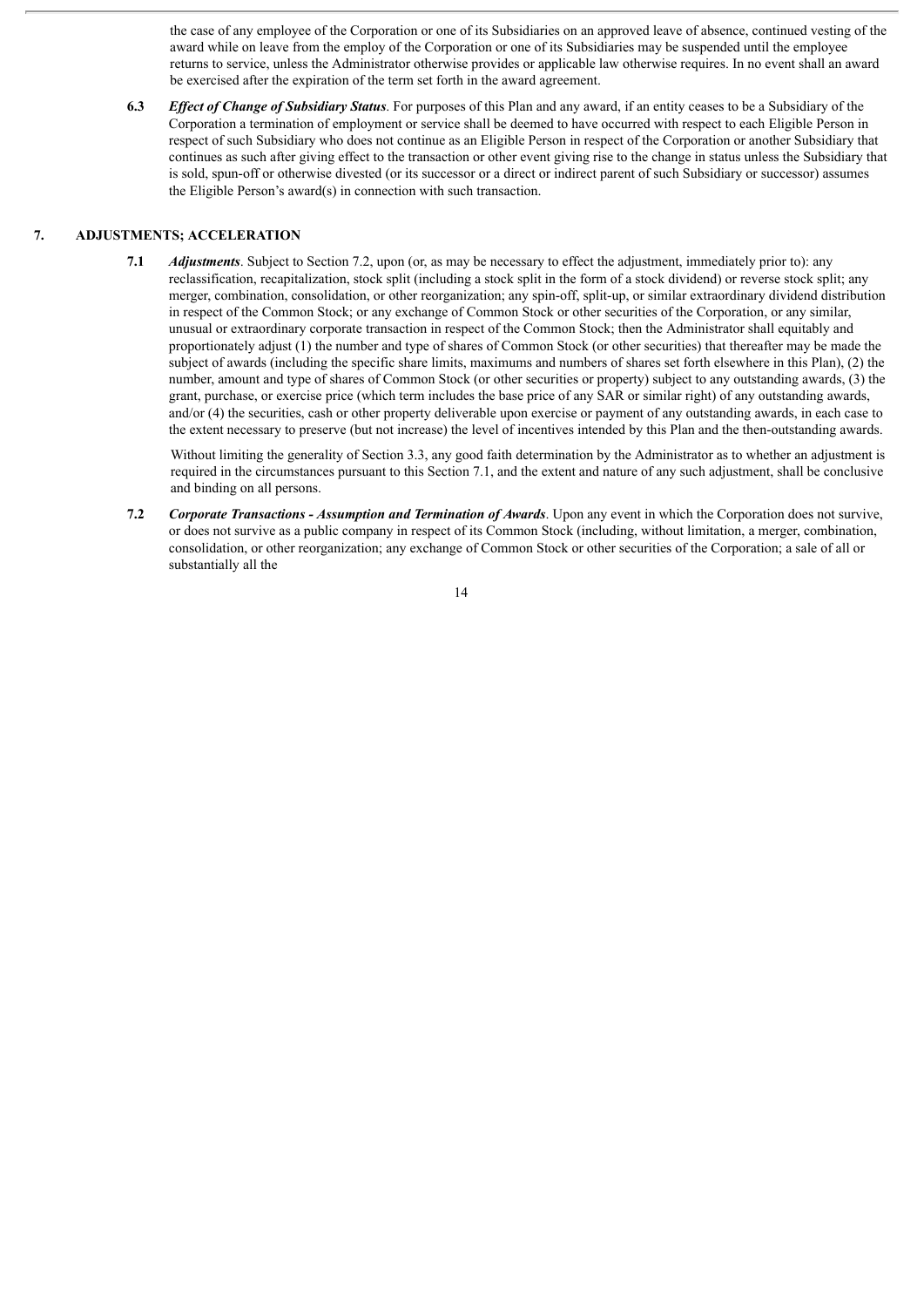business, stock or assets of the Corporation; a dissolution of the Corporation; or other event in which the Corporation does not survive or does not survive as a public company in respect of its Common Stock), then the Administrator may make provision for a cash payment in settlement of, or for the assumption, substitution or exchange of any or all outstanding share-based awards or the cash, securities or property deliverable to the holder of any or all outstanding share-based awards, based upon, to the extent relevant under the circumstances, the distribution or consideration payable to holders of the Common Stock upon or in respect of such event. Upon the occurrence of (or, as may be necessary to effect such action, immediately prior to) any event described in the preceding sentence, then, unless the Administrator has made a provision for the substitution, assumption, exchange or other continuation or settlement of the award or the award would otherwise continue in accordance with its terms in the circumstances: (1) unless otherwise provided in the applicable award agreement, each then-outstanding option and SAR shall become fully vested, all shares of restricted stock then outstanding shall fully vest free of restrictions, and each other award granted under this Plan that is then outstanding shall become payable to the holder of such award (with any performance goals applicable to the award in each case being deemed met, unless otherwise provided in the award agreement, at the "target" performance level); and (2) each award shall terminate upon the related event; provided that the holder of an option or SAR shall be given reasonable advance notice of the impending termination and a reasonable opportunity to exercise his or her outstanding vested options and SARs (after giving effect to any accelerated vesting required in the circumstances) in accordance with their terms before the termination of such awards (except that in no case shall more than ten days' notice of the impending termination be required and any acceleration of vesting and any exercise of any portion of an award that is so accelerated may be made contingent upon the actual occurrence of the event).

For purposes of this Section 7.2, an award shall be deemed to have been "assumed" if (without limiting other circumstances in which an award is assumed) the award continues after an event referred to above in this Section 7.2, and/or is assumed and continued by the surviving entity following such event (including, without limitation, an entity that, as a result of such event, owns the Corporation or all or substantially all of the Corporation's assets directly or through one or more subsidiaries (a "**Parent**")), and confers the right to purchase or receive, as applicable and subject to vesting and the other terms and conditions of the award, for each share of Common Stock subject to the award immediately prior to the event, the consideration (whether cash, shares, or other securities or property) received in the event by the stockholders of the Corporation for each share of Common Stock sold or exchanged in such event (or the consideration received by a majority of the stockholders participating in such event if the stockholders were offered a choice of consideration); provided, however, that if the consideration offered for a share of Common Stock in the event is not solely the ordinary common stock of a successor corporation or a Parent, the Administrator may provide for the consideration to be received upon exercise or payment of the award, for each share subject to the award, to be solely ordinary common stock of the successor corporation or a Parent equal in fair market value to the per share consideration received by the stockholders participating in the event.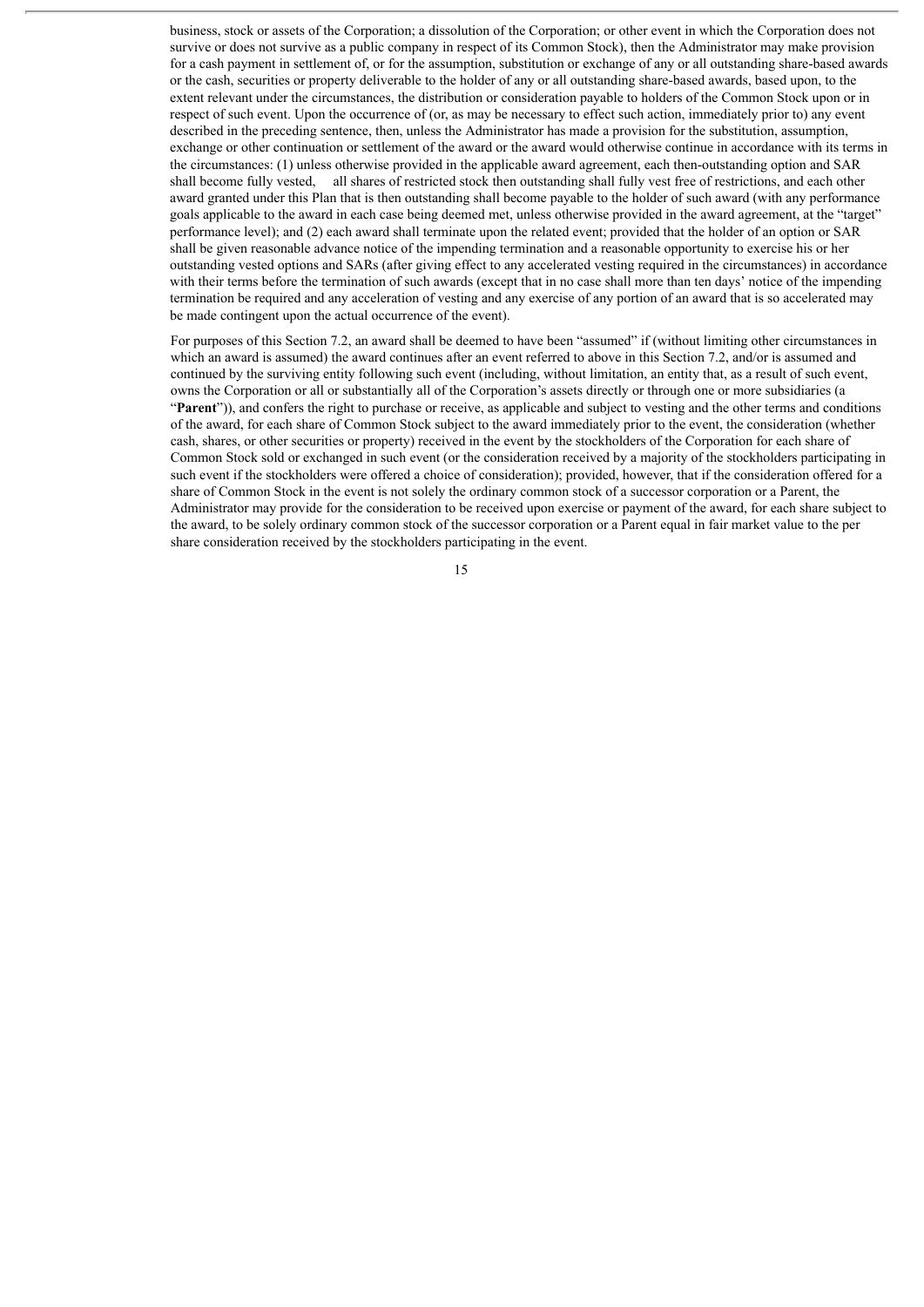The Administrator may adopt such valuation methodologies for outstanding awards as it deems reasonable in the event of a cash or property settlement and, in the case of options, SARs or similar rights, but without limitation on other methodologies, may base such settlement solely upon the excess if any of the per share amount payable upon or in respect of such event over the exercise or base price of the award. In the case of an option, SAR or similar right as to which the per share amount payable upon or in respect of such event is less than or equal to the exercise or base price of the award, the Administrator may terminate such award in connection with an event referred to in this Section 7.2 without any payment in respect of such award.

Without limiting the generality of Section 3.3, any good faith determination by the Administrator pursuant to its authority under this Section 7.2 shall be conclusive and binding on all persons.

- **7.3** *Possible Acceleration of Awards*. Without limiting Section 7.2 or the Administrator's broad authority to establish vesting provisions, in the event of a Change in Control Event (as defined below), the Administrator may, in its discretion, provide that any outstanding option or SAR shall become fully vested, that any share of restricted stock then outstanding shall fully vest free of restrictions, and that any other award granted under this Plan that is then outstanding shall be payable to the holder of such award. The Administrator may take such action with respect to all awards then outstanding or only with respect to certain specific awards identified by the Administrator in the circumstances and may condition any such acceleration upon the occurrence of another event (such as, without limitation, a termination of the award holder's service). For purposes of this Plan, "**Change in Control Event**" means any of the following:
	- (a) Any "person" (as such term is used in Sections 13(d) and 14(d) of the Exchange Act, a "**Person**"), alone or together with its affiliates and associates, including any group of persons which is deemed a "person" under Section 13(d)(3) of the Exchange Act (other than the Corporation or any subsidiary thereof or any employee benefit plan (or related trust) of the Corporation or any subsidiary thereof, or any underwriter in connection with a firm commitment public offering of the Corporation's capital stock), becomes the "beneficial owner" (as such term is defined in Rule 13d-3 of the Exchange Act, except that a person shall also be deemed the beneficial owner of all securities which such person may have a right to acquire, whether or not such right is presently exercisable, referred to herein as "**Beneficially Own**" or "**Beneficial Owner**" as the context may require) of thirty-three and one third percent or more of (i) the then outstanding shares of the Corporation's common stock ("**Outstanding Company Common Stock**") or (ii) securities representing thirty-three and one-third percent or more of the combined voting power of the Corporation's then outstanding voting securities ("**Outstanding**

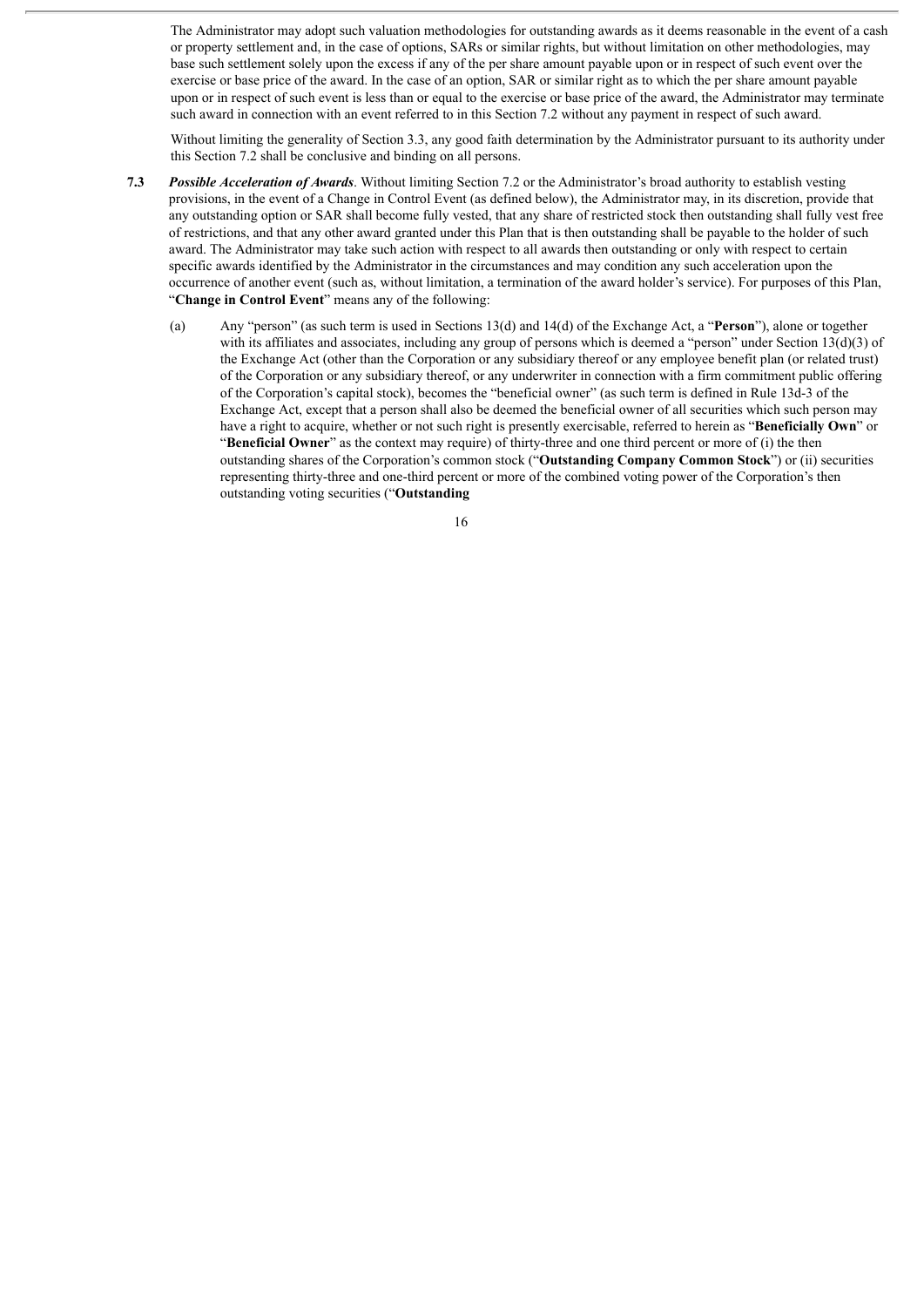**Company Voting Securities**") (in each case, other than an acquisition in the context of a merger, consolidation, reorganization, asset sale or other extraordinary transaction covered by, and which does not constitute a Change in Control Event under, clause (c) below);

- (b) A change, during any period of two consecutive years, of a majority of the Board as constituted as of the beginning of such period, unless the election, or nomination for election by the Corporation's stockholders, of each director who was not a director at the beginning of such period was approved by vote of at least two-thirds of the Incumbent Directors then in office (for purposes hereof, "**Incumbent Directors**" shall consist of the directors holding office as of the Effective Date and any person becoming a director subsequent to such date whose election, or nomination for election by the Corporation's stockholders, is approved by a vote of at least a majority of the Incumbent Directors then in office);
- (c) Consummation of any merger, consolidation, reorganization or other extraordinary transaction (or series of related transactions) involving the Corporation, a sale or other disposition of all or substantially all of the assets of the Corporation, or the acquisition of assets or stock of another entity by the Corporation or any of its subsidiaries (each, a "**Business Combination**"), in each case unless, following such Business Combination, (1) all or substantially all of the individuals and entities that were the Beneficial Owners of the Outstanding Company Common Stock and the Outstanding Company Voting Securities immediately prior to such Business Combination Beneficially Own, directly or indirectly, more than 50% of the then-outstanding shares of common stock and the combined voting power of the then-outstanding voting securities entitled to vote generally in the election of directors, as the case may be, of the entity resulting from such Business Combination (including, without limitation, an entity that, as a result of such transaction, owns the Corporation or all or substantially all of the Corporation's assets directly or through one or more subsidiaries (a "**Parent**")), (2) no Person (excluding any entity resulting from such Business Combination or a Parent or any employee benefit plan (or related trust) of the Corporation or such entity resulting from such Business Combination or Parent, and excluding any underwriter in connection with a firm commitment public offering of the Corporation's capital stock) Beneficially Owns, directly or indirectly, more than thirty-three and one third percent of, respectively, the then-outstanding shares of common stock of the entity resulting from such Business Combination or the combined voting power of the then-outstanding voting securities of such entity, and (3) at least a majority of the members of the board of directors or trustees of the entity resulting from such Business Combination or a Parent were Incumbent Directors at the time of the execution of the initial agreement or of the action of the Board providing for such Business Combination; or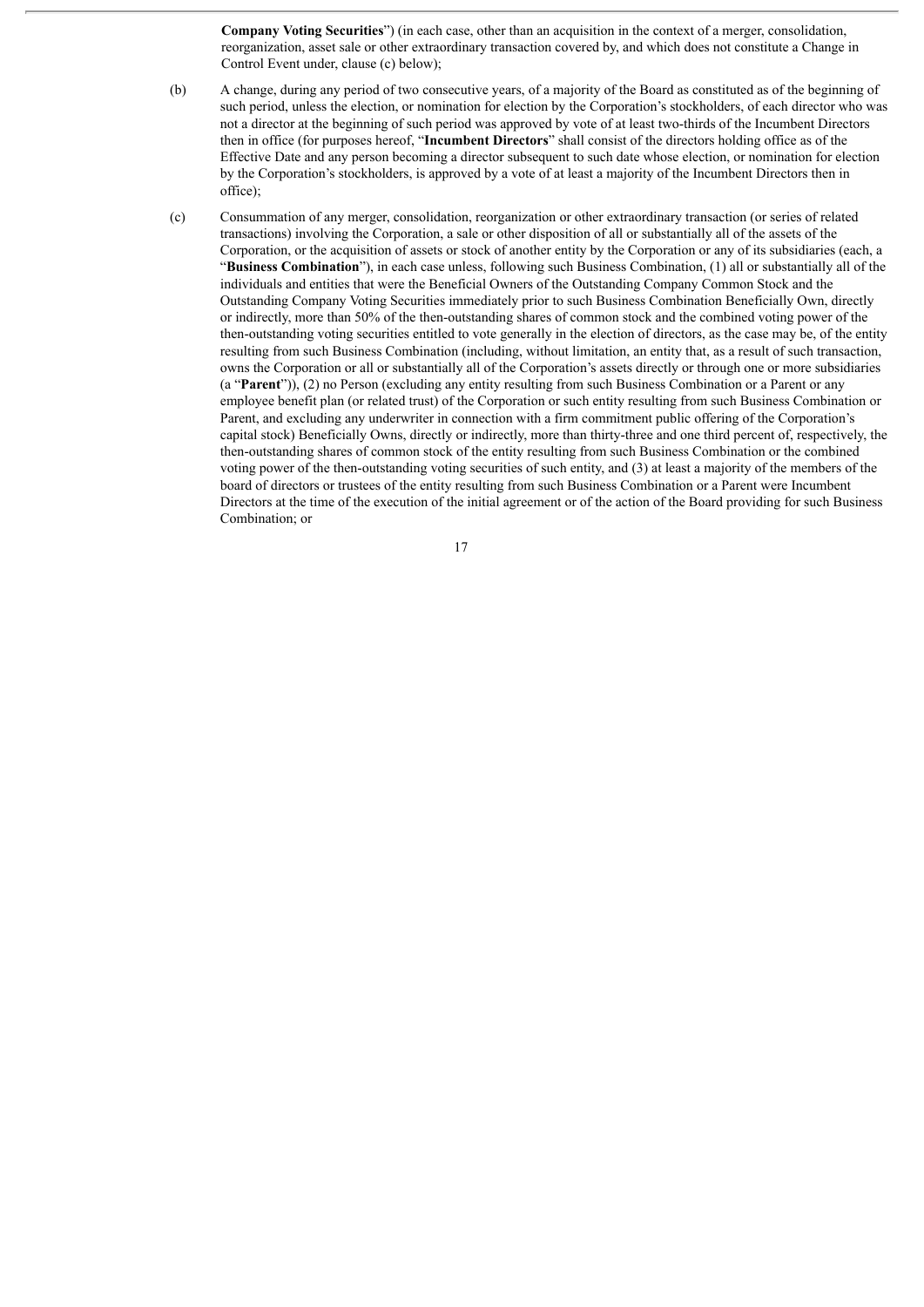- (d) The stockholders of the Corporation approve a plan of complete liquidation or dissolution of the Corporation (other than in the context of a merger, consolidation, reorganization, asset sale or other extraordinary transaction covered by, and which does not constitute a Change in Control Event under, clause (c) above).
- **7.4** *Other Acceleration Rules*. Any acceleration of awards pursuant to this Section 7 shall comply with applicable legal requirements and, if necessary to accomplish the purposes of the acceleration or if the circumstances require, may be deemed by the Administrator to occur prior to the applicable event, provided that the original terms of the award will be reinstated if the event giving rise to the acceleration does not actually occur. The Administrator may override the provisions of Section 7.2 and 7.3 by express provision in the award agreement and may accord any Eligible Person a right to refuse any acceleration, whether pursuant to the award agreement or otherwise, in such circumstances as the Administrator may approve. The portion of any ISO accelerated in connection with a Change in Control Event or any other action permitted hereunder shall remain exercisable as an ISO only to the extent the applicable \$100,000 limitation on ISOs is not exceeded. To the extent exceeded, the accelerated portion of the option shall be exercisable as a nonqualified stock option under the Code.

#### **8. OTHER PROVISIONS**

- **8.1** *Compliance with Laws*. This Plan, the granting and vesting of awards under this Plan, the offer, issuance and delivery of shares of Common Stock, the acceptance of promissory notes and/or the payment of money under this Plan or under awards are subject to compliance with all applicable federal, state, local and foreign laws, rules and regulations (including but not limited to state and federal securities law and federal margin requirements) and to such approvals by any listing, regulatory or governmental authority as may, in the opinion of counsel for the Corporation, be necessary or advisable in connection therewith. The person acquiring any securities under this Plan will, if requested by the Corporation or one of its Subsidiaries, provide such assurances and representations to the Corporation or one of its Subsidiaries as the Administrator may deem necessary or desirable to assure compliance with all applicable legal and accounting requirements.
- **8.2** *No Rights to Award*. No person shall have any claim or rights to be granted an award (or additional awards, as the case may be) under this Plan, subject to any express contractual rights (set forth in a document other than this Plan) to the contrary.
- **8.3** *No Employment/Service Contract*. Nothing contained in this Plan (or in any other documents under this Plan or in any award) shall confer upon any Eligible Person or other participant any right to continue in the employ or other service of the Corporation or one of its Subsidiaries, constitute any contract or agreement of employment or other service or affect an employee's status as an employee at will, nor shall interfere in any way with the right of the Corporation or one of its Subsidiaries to change a person's compensation or other benefits, or to terminate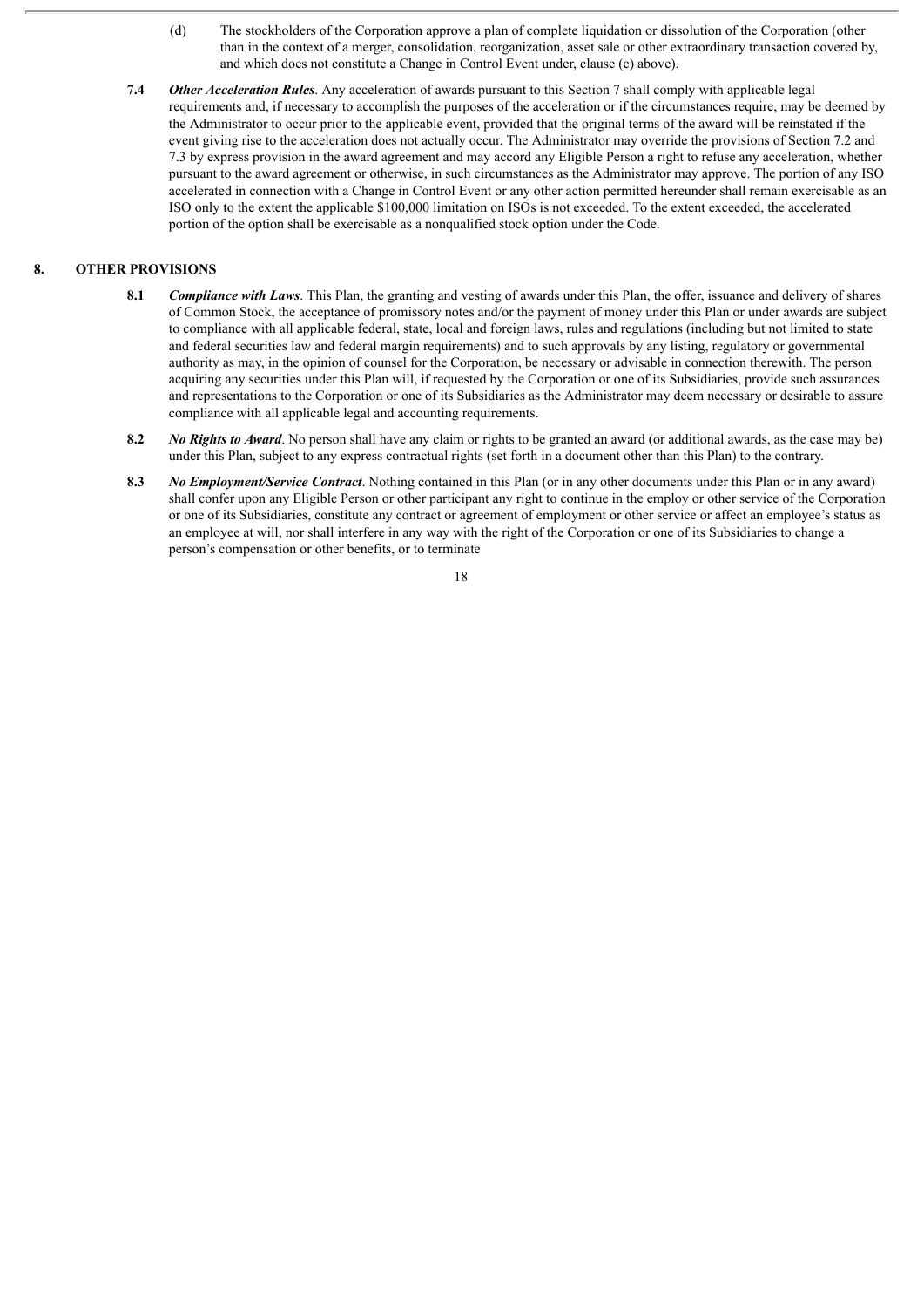his or her employment or other service, with or without cause. Nothing in this Section 8.3, however, is intended to adversely affect any express independent right of such person under a separate employment or service contract other than an award agreement.

- **8.4** *Plan Not Funded*. Awards payable under this Plan shall be payable in shares or from the general assets of the Corporation, and no special or separate reserve, fund or deposit shall be made to assure payment of such awards. No participant, beneficiary or other person shall have any right, title or interest in any fund or in any specific asset (including shares of Common Stock, except as expressly otherwise provided) of the Corporation or one of its Subsidiaries by reason of any award hereunder. Neither the provisions of this Plan (or of any related documents), nor the creation or adoption of this Plan, nor any action taken pursuant to the provisions of this Plan shall create, or be construed to create, a trust of any kind or a fiduciary relationship between the Corporation or one of its Subsidiaries and any participant, beneficiary or other person. To the extent that a participant, beneficiary or other person acquires a right to receive payment pursuant to any award hereunder, such right shall be no greater than the right of any unsecured general creditor of the Corporation.
- **8.5** *Tax Withholding*. Upon any exercise, vesting, or payment of any award or upon the disposition of shares of Common Stock acquired pursuant to the exercise of an ISO prior to satisfaction of the holding period requirements of Section 422 of the Code, or upon any other tax withholding event with respect to any award, arrangements satisfactory to the Corporation shall be made to provide for any taxes the Corporation or any of its Subsidiaries may be required or permitted to withhold with respect to such award event or payment. Such arrangements may include (but are not limited to) any one of (or a combination of) the following:
	- (a) The Corporation or one of its Subsidiaries shall have the right to require the participant (or the participant's personal representative or beneficiary, as the case may be) to pay or provide for payment of the amount of any taxes which the Corporation or one of its Subsidiaries may be required or permitted to withhold with respect to such award event or payment.
	- (b) The Corporation or one of its Subsidiaries shall have the right to deduct from any amount otherwise payable in cash (whether related to the award or otherwise) to the participant (or the participant's personal representative or beneficiary, as the case may be) the amount of any taxes which the Corporation or one of its Subsidiaries may be required or permitted to withhold with respect to such award event or payment.

In any case where a tax is required to be withheld in connection with the delivery of shares of Common Stock under this Plan, the Administrator may in its sole discretion (subject to Section 8.1) require or grant (either at the time of the award or thereafter) to the participant the right to elect, pursuant to such rules and subject to such conditions as the Administrator may establish, that the Corporation reduce the number of shares to be delivered by (or otherwise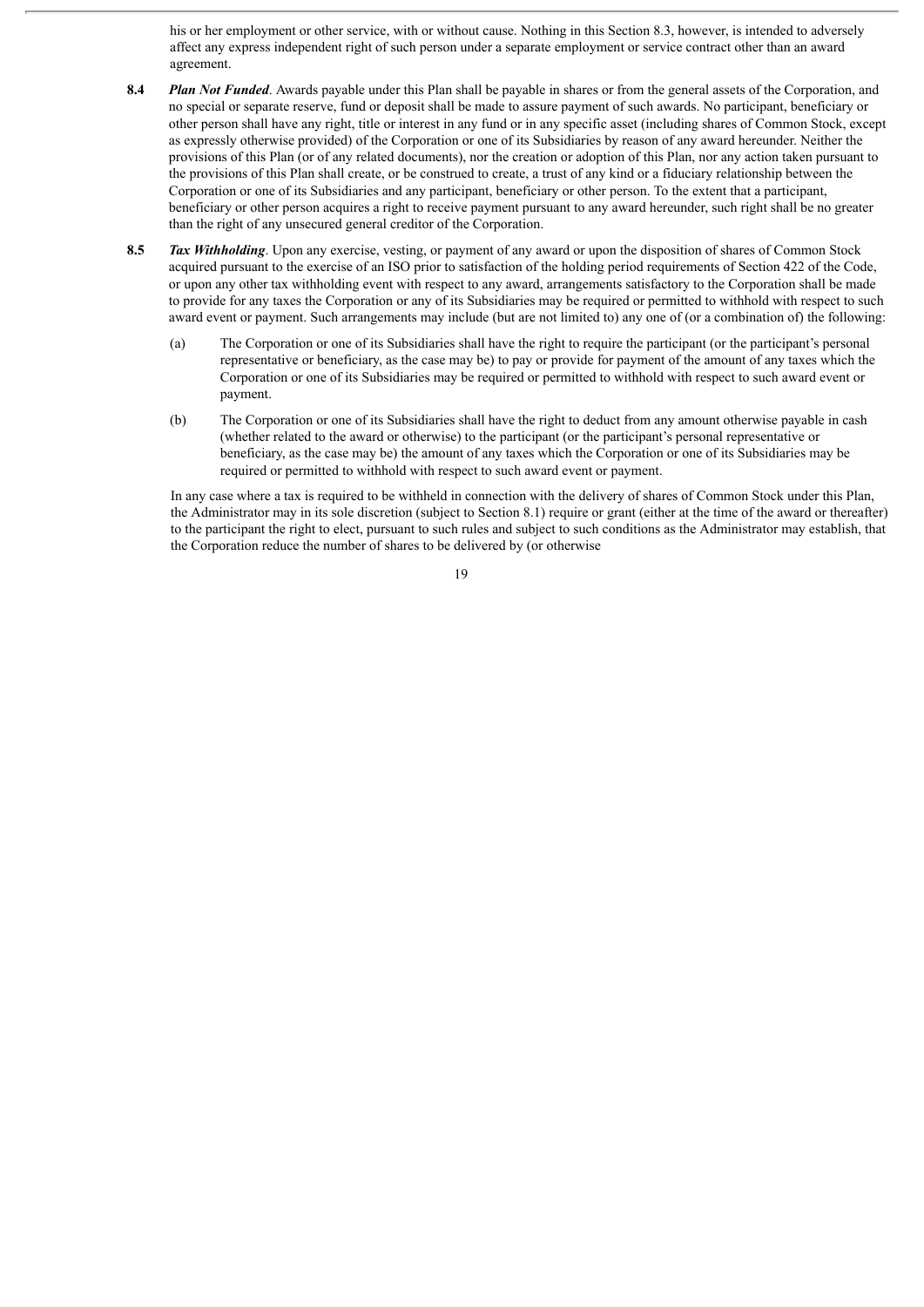reacquire) the appropriate number of shares, valued in a consistent manner at their fair market value or at the sales price in accordance with authorized procedures for cashless exercises, necessary to satisfy the applicable withholding obligation on exercise, vesting or payment. The Corporation may, with the Administrator's approval, accept one or more promissory notes from any Eligible Person in connection with taxes required to be withheld upon the exercise, vesting or payment of any award under this Plan; provided that any such note shall be subject to terms and conditions established by the Administrator and the requirements of applicable law.

#### **8.6** *Ef ective Date, Termination and Suspension, Amendments*.

**8.6.1** *Ef ective Date*. This Plan was initially adopted by the Board on September 21, 2004. The Amendment and Restatement of this Plan is effective as of August 7, 2019 (the "**Effective Date**"). Unless earlier terminated by the Board and subject to any extension that may be approved by stockholders, this Plan shall terminate at the close of business on August 4, 2025. After the termination of this Plan either upon such stated expiration date or its earlier termination by the Board, no additional awards may be granted under this Plan, but previously granted awards (and the authority of the Administrator with respect thereto, including the authority to amend such awards) shall remain outstanding in accordance with their applicable terms and conditions and the terms and conditions of this Plan.

**8.6.2** *Board Authorization*. The Board may, at any time, terminate or, from time to time, amend, modify or suspend this Plan, in whole or in part. No awards may be granted during any period that the Board suspends this Plan.

**8.6.3** *Stockholder Approval*. An amendment to this Plan shall be subject to stockholder approval only to the extent then required by applicable law or stock exchange rules or deemed necessary or advisable by the Board.

**8.6.4** *Amendments to Awards*. Without limiting any other express authority of the Administrator under (but subject to) the express limits of this Plan, the Administrator by agreement or resolution may waive conditions of or limitations on awards to participants that the Administrator in the prior exercise of its discretion has imposed, without the consent of a participant, and (subject to the requirements of Sections 3.2 and 8.6.5) may make other changes to the terms and conditions of awards. Any amendment or other action that would constitute a repricing of an award is subject to the limitations set forth in Section 3.2.

**8.6.5** *Limitations on Amendments to Plan and Awards*. No amendment, suspension or termination of this Plan or change of or affecting any outstanding award agreement shall, without written consent of the participant, affect in any manner materially adverse to the participant any rights or benefits of the participant or obligations of the Corporation under any award granted under this Plan prior to the effective date of such change. Changes, settlements and other actions contemplated by Section 7 shall not be deemed to constitute changes or amendments for purposes of this Section 8.6 and shall not require stockholder approval or the consent of the award holder.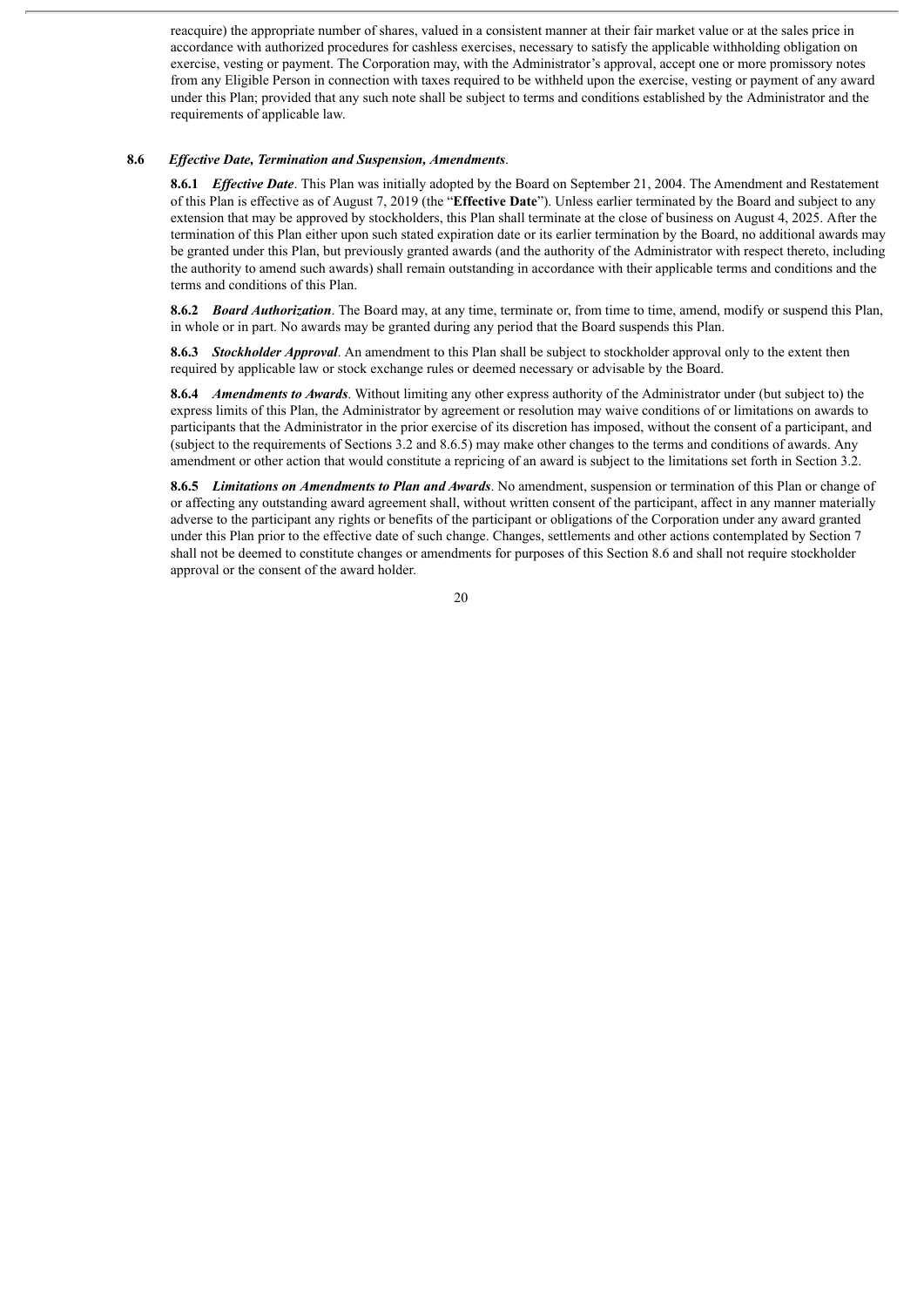**8.7** *Privileges of Stock Ownership*. Except as otherwise expressly authorized by the Administrator or this Plan, a participant shall not be entitled to any privilege of stock ownership as to any shares of Common Stock not actually delivered to and held of record by the participant. Except as expressly required by Section 7.1 or otherwise expressly provided by the Administrator, no adjustment will be made for dividends or other rights as a stockholder for which a record date is prior to such date of delivery.

#### **8.8** *Governing Law; Construction; Severability*.

**8.8.1** *Choice of Law*. This Plan, the awards, all documents evidencing awards and all other related documents shall be governed by, and construed in accordance with the laws of the State of Delaware, notwithstanding any Delaware or other conflict of law provision to the contrary.

**8.8.2** *Severability*. If a court of competent jurisdiction holds any provision invalid and unenforceable, the remaining provisions of this Plan shall continue in effect.

**8.8.3** *Plan Construction*. It is intended that this Plan, as well as awards granted under this Plan, comply with, and not result in any tax, penalty or interest under, Section 409A of the Code. This Plan, as well as awards granted under this Plan, shall be construed and interpreted accordingly.

- **8.9** *Captions*. Captions and headings are given to the sections and subsections of this Plan solely as a convenience to facilitate reference. Such headings shall not be deemed in any way material or relevant to the construction or interpretation of this Plan or any provision thereof.
- **8.10** *Stock-Based Awards in Substitution for Stock Options or Awards Granted by Other Corporation*. Awards may be granted to Eligible Persons in substitution for or in connection with an assumption of employee stock options, SARs, restricted stock or other stock-based awards granted by other entities to persons who are or who will become Eligible Persons in respect of the Corporation or one of its Subsidiaries, in connection with a distribution, merger or other reorganization by or with the granting entity or an affiliated entity, or the acquisition by the Corporation or one of its Subsidiaries, directly or indirectly, of all or a substantial part of the stock or assets of the employing entity. The awards so granted need not comply with other specific terms of this Plan, provided that the awards reflect adjustments giving effect to the assumption or substitution consistent with the conversion applicable to the Common Stock (or the securities otherwise subject to the award) in the transaction and any change in the issuer of the security. Any shares that are delivered and any awards that are granted by, or become obligations of, the Corporation, as a result of the assumption by the Corporation of, or in substitution for, outstanding awards previously granted or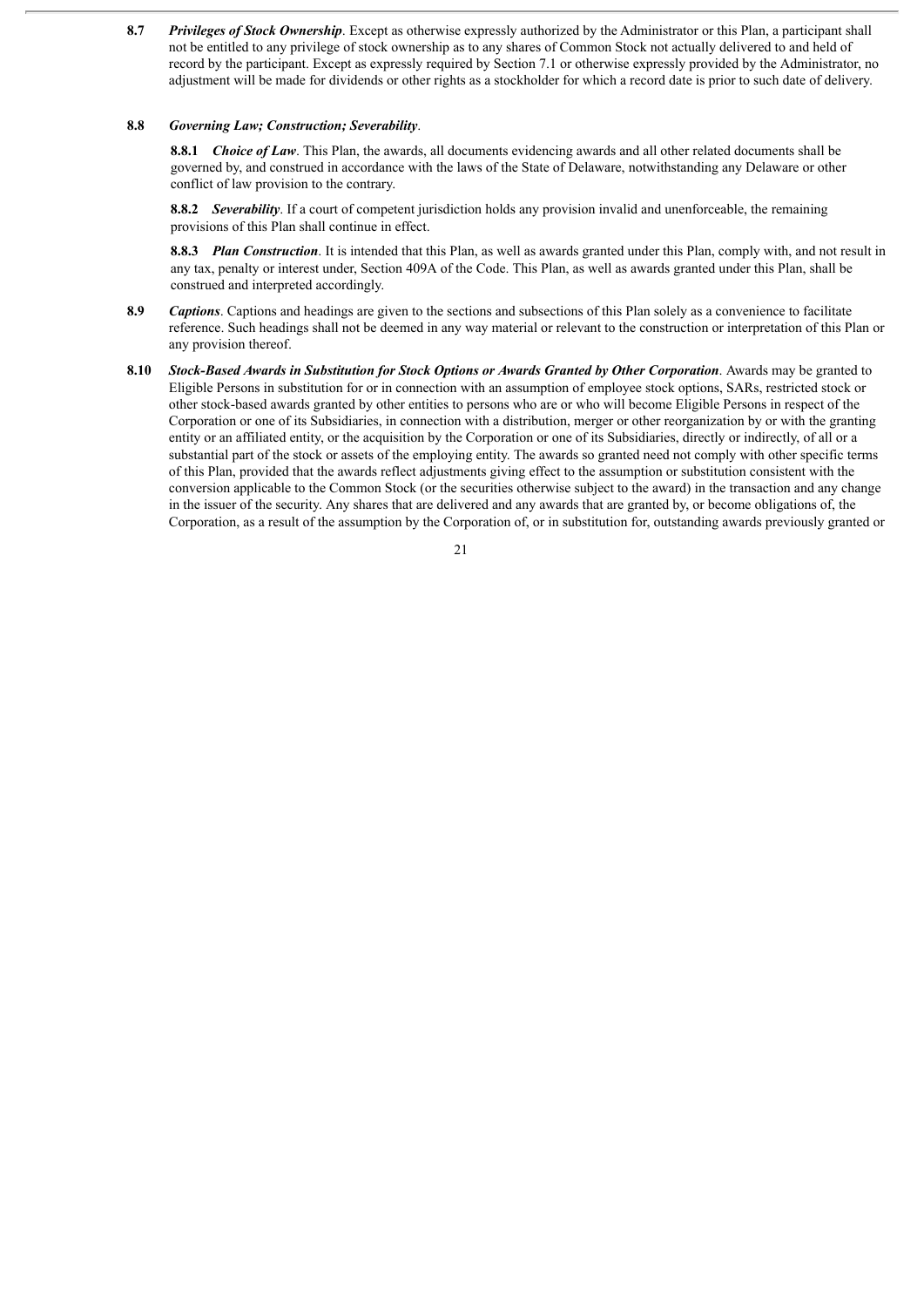assumed by an acquired company (or previously granted or assumed by a predecessor employer (or direct or indirect parent thereof) in the case of persons that become employed by the Corporation or one of its Subsidiaries in connection with a business or asset acquisition or similar transaction) shall not be counted against the Share Limit or other limits on the number of shares available for issuance under this Plan.

- **8.11** *Non-Exclusivity of Plan*. Nothing in this Plan shall limit or be deemed to limit the authority of the Board or the Administrator to grant awards or authorize any other compensation, with or without reference to the Common Stock, under any other plan or authority.
- **8.12** *No Corporate Action Restriction*. The existence of this Plan, the award agreements and the awards granted hereunder shall not limit, affect or restrict in any way the right or power of the Corporation or any Subsidiary (or any of their respective shareholders, boards of directors or committees thereof, as the case may be) to make or authorize: (a) any adjustment, recapitalization, reorganization or other change in the capital structure or business of the Corporation or any Subsidiary, (b) any merger, amalgamation, consolidation or change in the ownership of the Corporation or any Subsidiary, (c) any issue of bonds, debentures, capital, preferred or prior preference stock ahead of or affecting the capital stock (or the rights thereof) of the Corporation or any Subsidiary, (d) any dissolution or liquidation of the Corporation or any Subsidiary, (e) any sale or transfer of all or any part of the assets or business of the Corporation or any Subsidiary, (f) any other award, grant, or payment of incentives or other compensation under any other plan or authority (or any other action with respect to any benefit, incentive or compensation), or (g) any other corporate act or proceeding by the Corporation or any Subsidiary. No participant, beneficiary or any other person shall have any claim under any award or award agreement against any member of the Board or the Administrator, or the Corporation or any employees, officers or agents of the Corporation or any Subsidiary, as a result of any such action.
- **8.13** *Other Company Benefit and Compensation Programs*. Payments and other benefits received by a participant under an award made pursuant to this Plan shall not be deemed a part of a participant's compensation for purposes of the determination of benefits under any other employee welfare or benefit plans or arrangements, if any, provided by the Corporation or any Subsidiary, except where the Administrator expressly otherwise provides or authorizes in writing. Awards under this Plan may be made in addition to, in combination with, as alternatives to or in payment of grants, awards or commitments under any other plans, arrangements or authority of the Corporation or its Subsidiaries.

#### **8.14** *Forfeiture and Clawback Provisions*.

(a) All awards granted under this Plan (including any proceeds, gains or other economic benefit actually or constructively received by the award holder upon any receipt, vesting, payment or exercise of any award or upon the